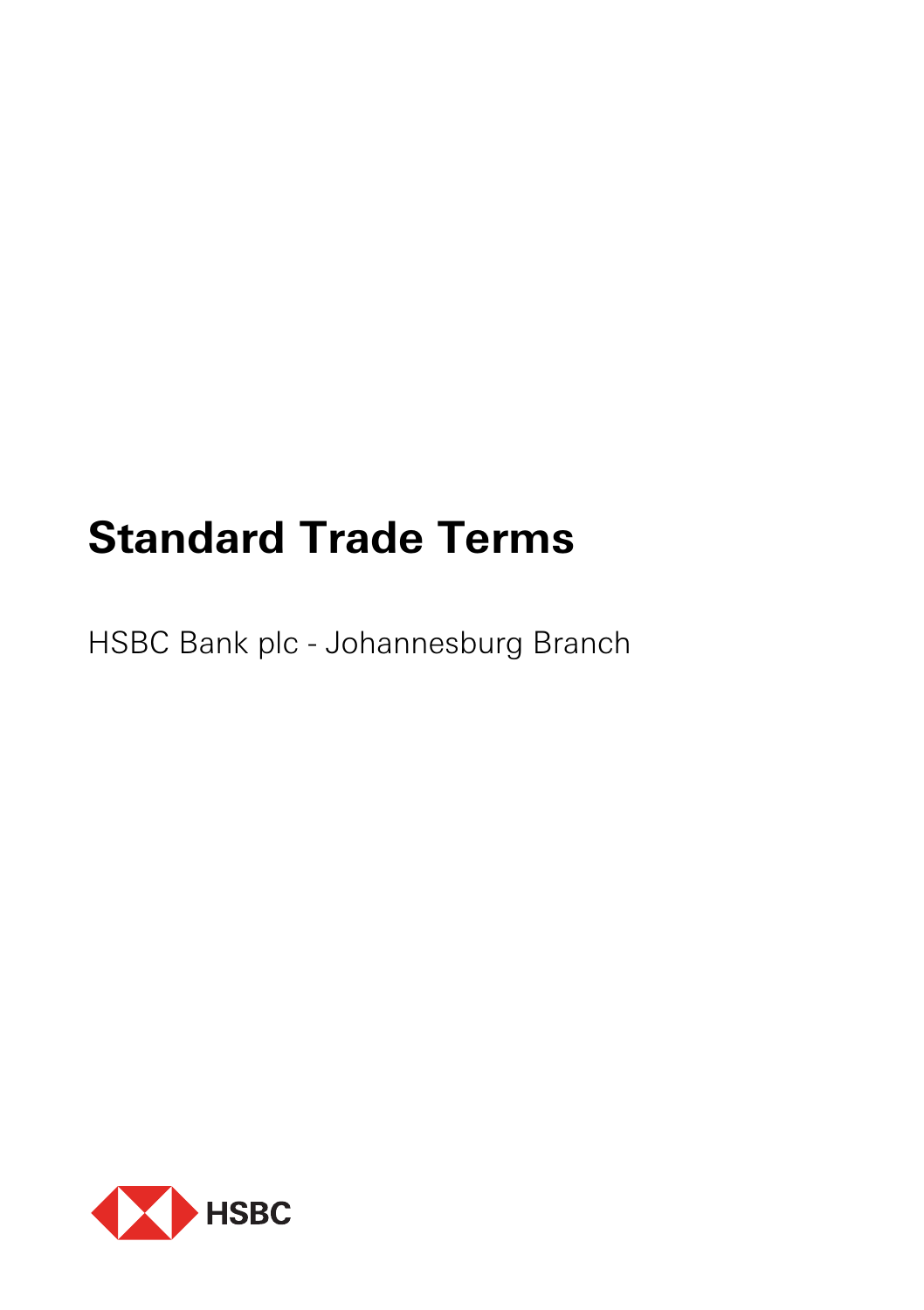# **CONTENTS**

| 1.                                                       | <b>APPLICATION</b>                                     | 3                       |
|----------------------------------------------------------|--------------------------------------------------------|-------------------------|
| <b>SECTION 1 – TRADE SERVICES</b>                        |                                                        | $\overline{\mathbf{4}}$ |
| 2.                                                       | <b>ICC RULES</b>                                       | $\overline{4}$          |
| 3.                                                       | DOCUMENTARY CREDITS                                    | 4                       |
| 4 <sub>1</sub>                                           | INSTRUMENTS                                            | $\overline{7}$          |
| 5.                                                       | COLLECTIONS                                            | 9                       |
| 6.                                                       | <b>FINANCE</b>                                         | 10                      |
| 7.                                                       | <b>TRADE FINANCE LOANS</b>                             | 11                      |
| 8.                                                       | APPLICATIONS FOR RELEASE OF GOODS, SHIPPING GUARANTEES |                         |
|                                                          | AND LETTERS OF INDEMNITY                               | 13                      |
|                                                          | SECTION 2 - REIMBURSEMENT, INDEMNITY AND OTHER RIGHTS  | 14                      |
| 9.                                                       | REIMBURSEMENT AND INDEMNITY                            | 14                      |
| 10.                                                      | CASH COLLATERAL                                        | 15                      |
| 11.                                                      | <b>PLEDGE</b>                                          | 15                      |
|                                                          | 12. TRUST RECEIPTS                                     | 16                      |
|                                                          | 13. SET-OFF                                            | 17                      |
| 14.                                                      | SUPPLEMENTARY RIGHTS                                   | 17                      |
| <b>SECTION 3 - FEES AND PAYMENTS</b>                     |                                                        | 17                      |
| 15.                                                      | FEES, COMMISSION, INTEREST AND CHARGES                 | 17                      |
|                                                          | 16. PAYMENTS                                           | 18                      |
| SECTION 4 - REPRESENTATIONS, UNDERTAKINGS AND SANCTIONS  |                                                        | 20                      |
| 17.                                                      | REPRESENTATIONS AND WARRANTIES                         | 20                      |
|                                                          | 18. UNDERTAKINGS                                       | 21                      |
|                                                          | 19. COMPLIANCE WITH LAWS AND SANCTIONS                 | 23                      |
| <b>SECTION 5 - INSTRUCTIONS AND ELECTRONIC PLATFORMS</b> |                                                        | 25                      |
| 20.                                                      | <b>INSTRUCTIONS</b>                                    | 25                      |
|                                                          | 21. PLATFORMS                                          | 26                      |
| <b>SECTION 6 - OTHER</b>                                 |                                                        | 27                      |
| 22.                                                      | <b>LIMITATION ON LIABILITY</b>                         | 27                      |
|                                                          | 23. DISCLOSURE, CONFIDENTIALITY AND PRIVACY            | 29                      |
| 24.                                                      | MISCELLANEOUS                                          | 31                      |
| 25.                                                      | <b>GOVERNING LAW AND JURISDICTION</b>                  | 32                      |
| <b>SECTION 7 - DEFINITIONS AND INTERPRETATION</b>        |                                                        | 32                      |
| 26.                                                      | DEFINITIONS AND INTERPRETATION                         | 32                      |
| 27.                                                      | <b>COUNTRY CONDITIONS</b>                              | 38                      |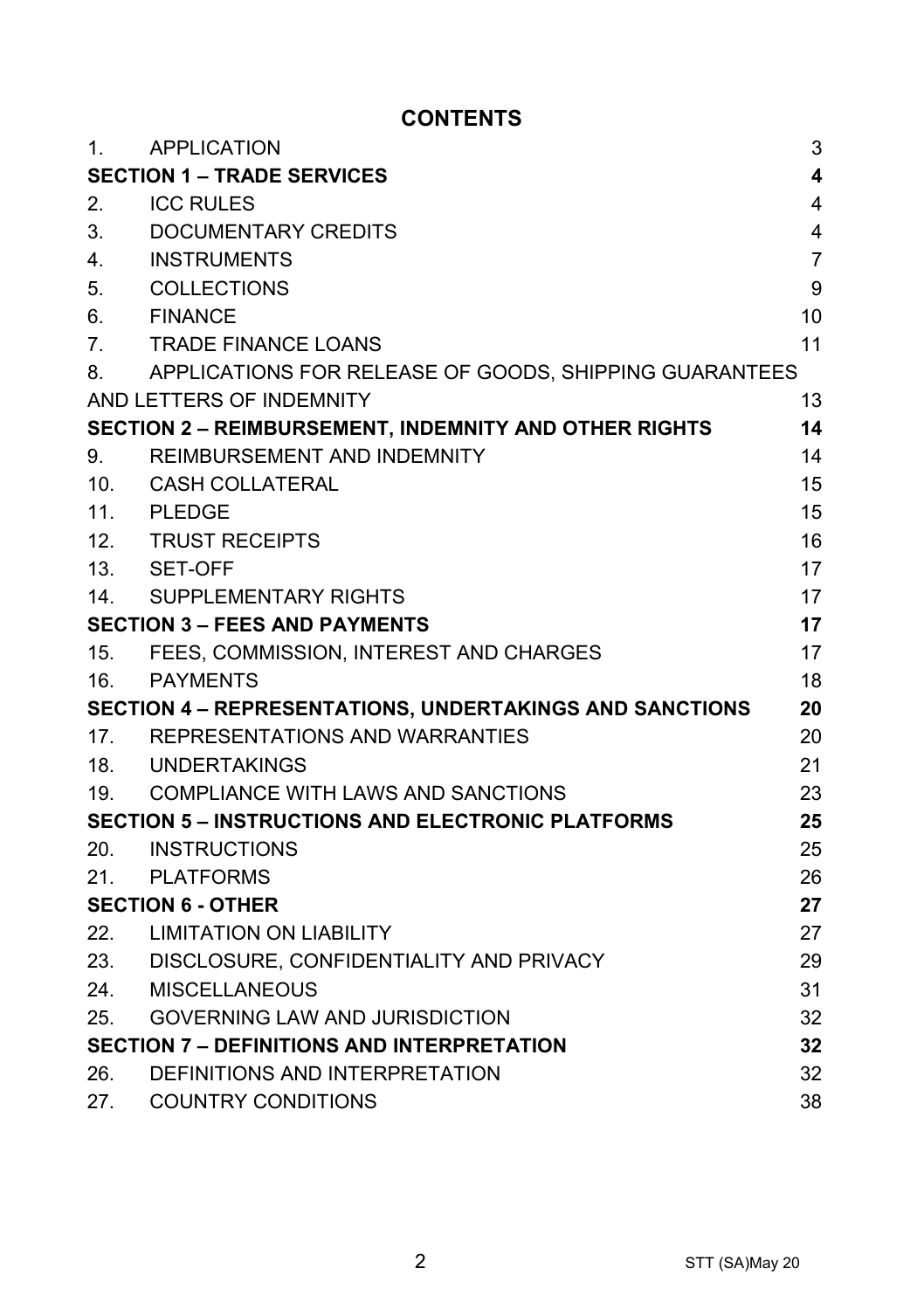# **STANDARD TRADE TERMS (THESE TERMS)**

#### **1. APPLICATION**

1.1 These Terms shall apply to any Trade Service which HSBC may agree to make available or procure at the request of the Customer and shall include any relevant Country Conditions.

1.2 These Terms shall, where applicable, be subject to other terms and conditions in relation to services provided by HSBC to the Customer (including any banking service or account operating agreement) from time to time. In relation to any Trade Service, where any conflict arises between these Terms and any other applicable terms and conditions, the terms and conditions shall apply in the following order of priority:

- (a) the Application;
- (b) the Facility Agreement (if any) and/or any applicable Security Agreement;
- (c) the Country Conditions (if any);
- (d) these Terms; and
- (e) such other terms.

1.3 HSBC does not offer any advice to the Customer in relation to any Trade Service. Whilst HSBC may provide information or express opinions from time to time, such information or opinions are not offered as advice. Before applying for, or accepting, any Trade Service, the Customer shall make such enquiries and assessments as the Customer considers appropriate and the Customer should place no reliance on HSBC to give advice or make recommendations. If the Customer is in doubt of any Trade Service, the Customer should seek independent professional advice.

1.4 Each Trade Service is separate and independent from the Trade Transaction to which such Trade Service relates and HSBC is in no way concerned with, subject to, or bound by, the terms of such Trade Transaction, even if a reference is included in any document relating to that Trade Service.

1.5 HSBC may name, instruct or procure any correspondent bank (including any HSBC Group member) to be the issuing, advising, nominated or confirming bank in respect of any Trade Service (and may restrict such correspondent bank to an HSBC Group member or a correspondent bank acceptable to HSBC) and is authorised to issue a counter-guarantee or counter-SBLC in such form and content as determined by HSBC in favour of the correspondent bank. HSBC may pay to, or receive from any correspondent bank, charges, commissions, fees or other payments.

1.6 Nothing in these Terms shall oblige HSBC to enter into or provide any Trade Service at any time.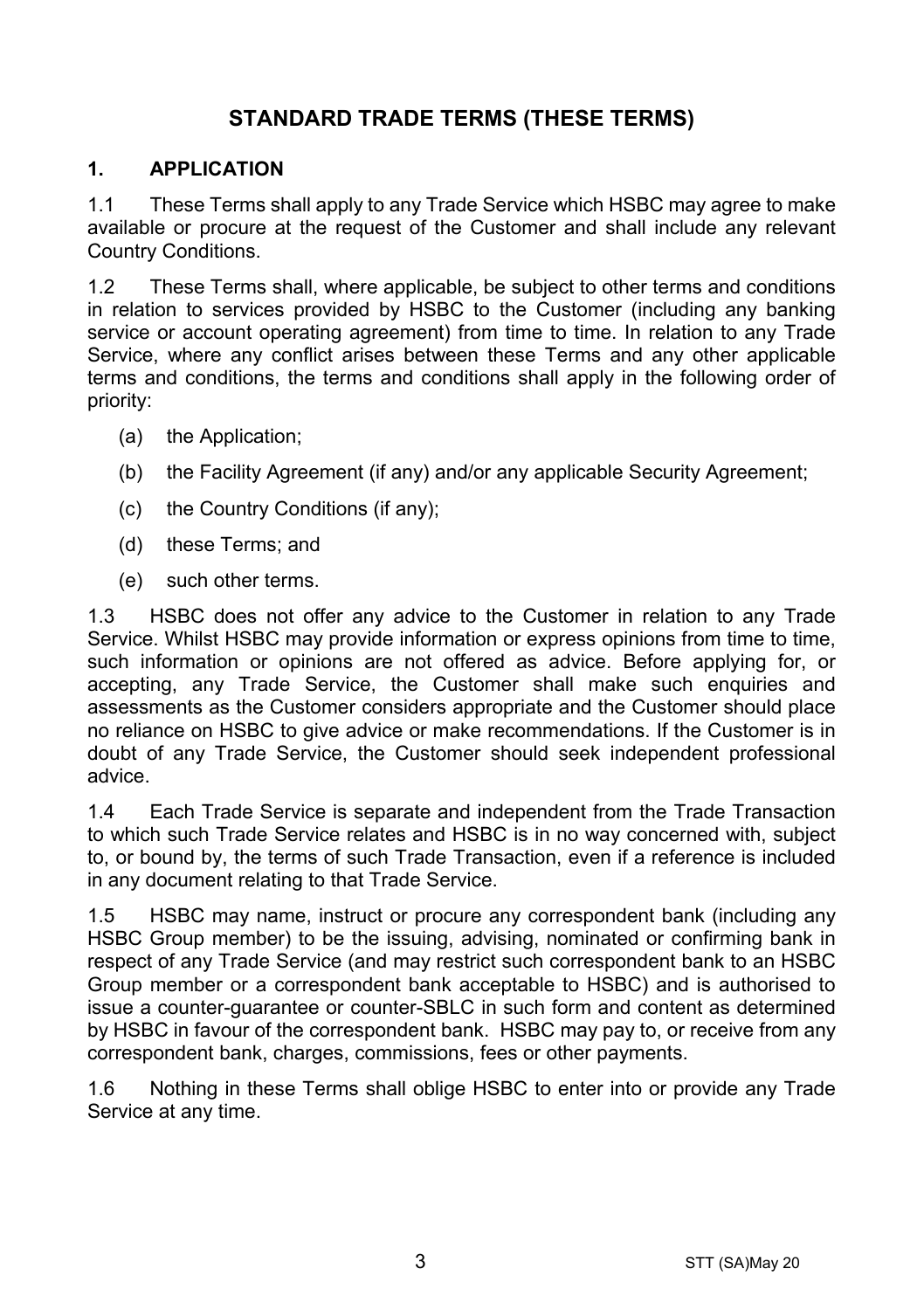# **SECTION 1 – TRADE SERVICES**

#### **2. ICC RULES**

2.1 Unless the Customer otherwise requests (and HSBC agrees with such request):

(a) all Documentary Credits issued by HSBC will be issued subject to the Uniform Customs and Practice for Documentary Credits, 2007 Revision, ICC Publication No. 600 (UCP600) and, if required by HSBC, the Uniform Customs and Practice for Documentary Credits (UCP600) Supplement for Electronic Presentation (eUCP);

(b) all SBLCs issued by HSBC will be issued subject to the International Standby Practices 1998, ICC Publication No. 590 (ISP98);

(c) all bonds and guarantees issued by HSBC will be issued subject to the Uniform Rules for Demand Guarantees, ICC Publication No.758 (URDG 758); and

(d) all Collections will be undertaken subject to the Uniform Rules for Collections 1995, ICC Publication No. 522 (URC 522) and, if required by HSBC, the Uniform Rules for Collections (URC 522) Supplement for Electronic Presentation (eURC),

in each case, as may be revised from time to time (together the ICC Rules), and the rights and obligations of the Customer will be subject to the applicable ICC Rules in addition to these Terms.

2.2 If there is any conflict between any ICC Rule and these Terms, these Terms shall prevail.

#### **3. DOCUMENTARY CREDITS**

- 3.1 The terms in this Clause 3 apply to any Documentary Credits.
- 3.2 The Customer:
	- (a) undertakes to examine the customer copy of each Documentary Credit issued
	- by HSBC in order to check its consistency with the relevant Application; and
	- (b) agrees to give immediate notice to HSBC of any objection to its contents.

#### **Imports**

3.3 HSBC is authorised to honour and pay any Claim made under a Documentary Credit which appears on its face to comply with its terms and/or any Documents drawn (or purporting to be drawn) and presented under such Documentary Credit in accordance with its terms, without reference to or further authority from the Customer or any other party, and without enquiring whether any Claim has been properly made, and notwithstanding that the validity of any such Claim, or the amount of it, may be in dispute. The Customer accepts any such Claim as conclusive evidence that HSBC was liable to honour and pay it, and any payment made, or any steps taken by HSBC in good faith under or in connection with it, shall be binding on the Customer.

3.4 The presentation of any Documents under a Documentary Credit shall be deemed to be in compliance with the terms of the Documentary Credit if HSBC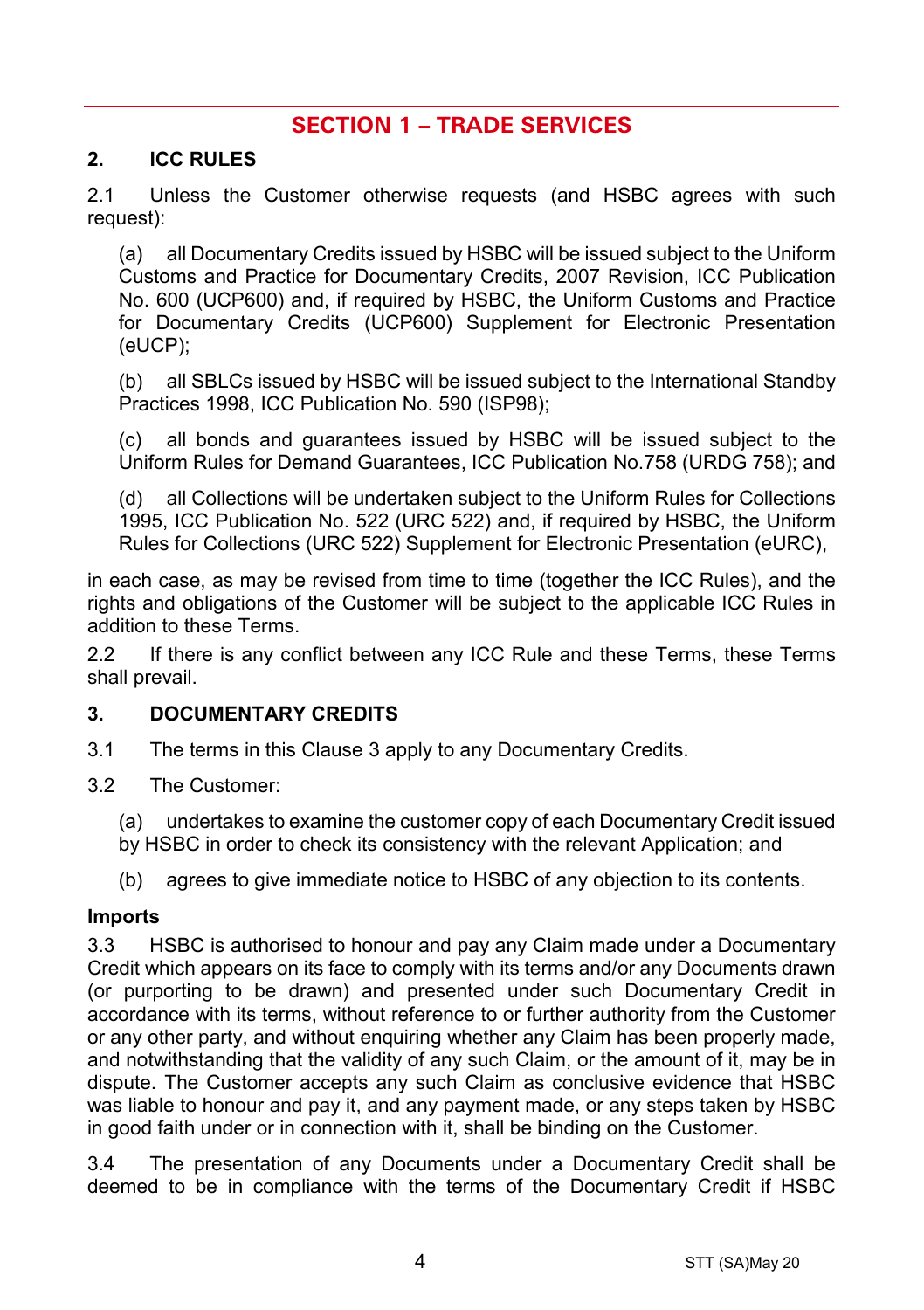determines that they appear to be in order and, taken as a whole, conform with the requirements of the Documentary Credit. The Customer waives all claims against HSBC for any delay that may result in examining such Documents or any failure to identify any discrepancies that may exist.

3.5 Notwithstanding any contrary instruction from the Customer, HSBC may reject any Claim which HSBC determines does not comply with the terms of the relevant Documentary Credit. HSBC is not obliged to notify the Customer or to seek the Customer's waiver of any discrepancy before refusing the Claim. Where HSBC does seek a waiver in respect of any discrepancy, the taking of such action does not oblige HSBC to seek a waiver of any discrepancy at any other time.

3.6 If HSBC notifies the Customer of a discrepancy with respect to a Claim and the Customer requests HSBC and/or its correspondent bank or its agent to:

(a) effect payment under the Documentary Credit, notwithstanding the discrepancy; or

(b) countersign or issue any guarantee or indemnity covering the discrepancy,

the Customer confirms that its reimbursement obligations and the indemnity set out in Clause 9 (*REIMBURSEMENT AND INDEMNITY*) shall apply to such Claim and/or any such guarantee or indemnity.

3.7 HSBC may at any time amend or insert additional terms and conditions into a Documentary Credit as HSBC may consider appropriate, provided that any such amendment or additional terms and conditions shall not increase the Customer Liabilities in relation to such Documentary Credit. HSBC may, subject to the beneficiary's consent, cancel the whole or any unused balance of a Documentary Credit.

3.8 Notwithstanding any instruction in an Application, HSBC may restrict the availability of any Documentary Credit, or any advising or confirming, to its own offices or to any correspondent bank or agent of its choice and, in such case, HSBC may refuse to honour, or make payment for, any Document drawn or purporting to be drawn on any office, bank or other person other than such office, correspondent bank or agent.

3.9 If HSBC effects payment under a Documentary Credit prior to the maturity date of such Documentary Credit:

(a) (in the case where the Documentary Credit beneficiary bears interest) the Customer shall be liable to pay to HSBC the full amount of the Documentary Credit on the maturity date, even if HSBC only paid a discounted amount under the Documentary Credit; and

(b) (in the case where the Customer is required to bear interest under the Documentary Credit pursuant to any other agreement with HSBC) the Customer shall, on the maturity date of such Documentary Credit or such earlier date as may be demanded by HSBC, pay to HSBC the full amount of the Claim together with interest accruing on such Claim for the period from and including the date of HSBC's payment to and including the maturity date, such interest payable in accordance with Clause 15 (FEES, COMMISSION, INTEREST AND CHARGES).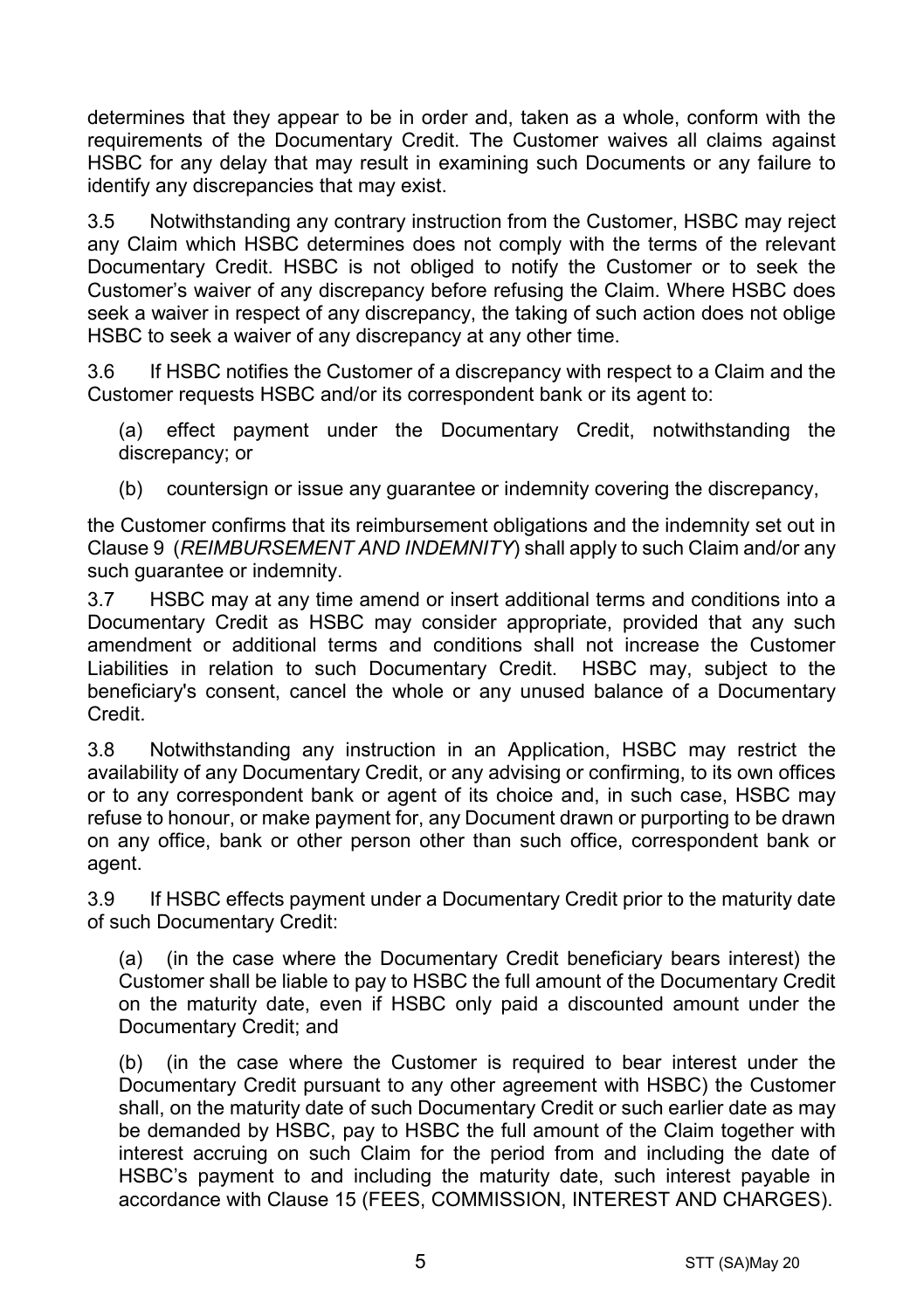3.10 If the terms of a Documentary Credit (whether expressly or impliedly) permits payment to be effected to the beneficiary prior to receipt of the Documents required to be delivered under such Documentary Credit, the Customer shall, on the maturity date of such Documentary Credit or such earlier date as may be demanded by HSBC, pay to HSBC the full amount of the Claim (whether or not the Documents subsequently delivered are compliant with the terms of the Documentary Credit) together with interest accruing on such Claim for the period from and including the date of HSBC's payment to and including the maturity date, such interest payable in accordance with Clause 15 (*FEES, COMMISSION, INTEREST AND CHARGES*).

3.11 If any Documentary Credit stipulates that certain specific Documents be forwarded by the beneficiary directly to the Customer at or prior to the time the beneficiary makes any Claim, all remaining Documents must be produced to HSBC in respect of any Claim under such Documentary Credit. If the Customer uses the Documents forwarded directly to it to obtain possession of the Goods, HSBC is authorised to accept all Documents presented under such Documentary Credit and pay or accept upon presentation and pay at maturity all Documents drawn in respect of the Goods, notwithstanding any discrepancy or any other matter or thing that might otherwise have relieved or affected the Customer's or HSBC's obligations. The Customer confirms that its reimbursement obligations and the indemnity set out in Clause 9 (*REIMBURSEMENT AND INDEMNITY*) shall apply to any amount paid by HSBC in respect of such Documentary Credit.

3.12 If any Documentary Credit stipulates that the Goods be insured under insurance policies/certificates containing "Institute Cargo Clauses" or other industry standard clauses, HSBC may accept insurance policies/certificates which contain "American Institute Cargo Clauses" or any other industry standard clauses that HSBC determines appropriate.

3.13 HSBC will not be bound at any time to release any Documents or Goods to the Customer unless the Customer has fully discharged its Customer Liabilities in respect of the Documentary Credit relating to such Documents or Goods.

3.14 If HSBC issues a Documentary Credit back-to-back (a **Back-to-Back Documentary Credit**) to another Documentary Credit (a **Master Documentary Credit**) the Customer:

(a) acknowledges that its Customer Liabilities in respect of the Back-to-Back Documentary Credit are not dependent or conditional on the performance of the Master Documentary Credit;

(b) unconditionally and irrevocably assigns or transfers absolutely to HSBC all of its payment rights in the Master Documentary Credit;

(c) shall not amend or accept any amendment to the Master Documentary Credit without the consent of HSBC or take any action which might result in HSBC not receiving the full amount under the Master Documentary Credit; and

(d) authorises HSBC to use the Documents presented under the Back-to-Back Documentary Credit to make a Claim under the Master Documentary Credit irrespective of any discrepancies or irregularities in the Documents presented.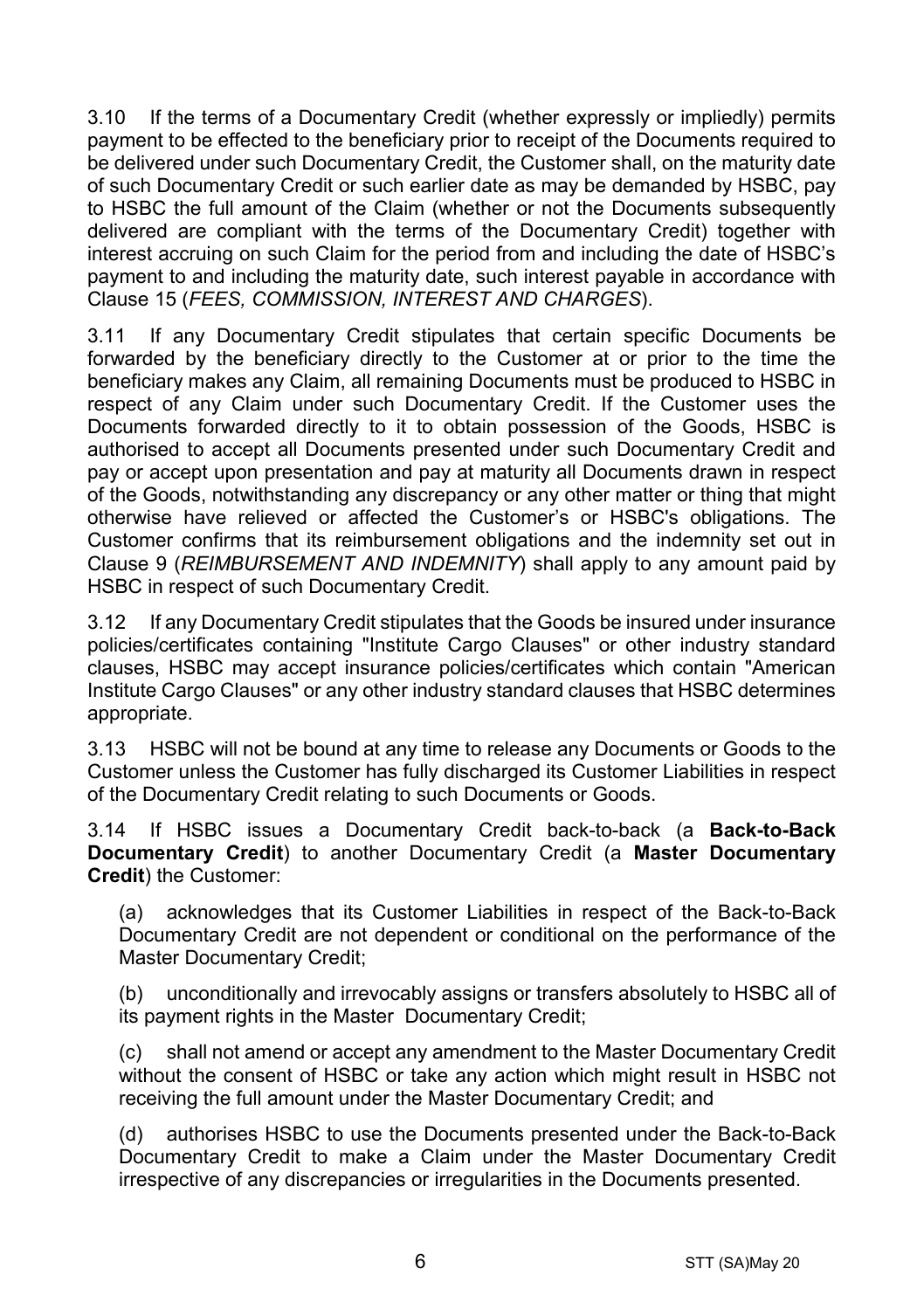3.15 HSBC is not obliged to notify the Customer of any incompatibility between the terms of a Back-to-Back Documentary Credit and the relevant Master Documentary Credit.

# **Exports**

3.16 If HSBC confirms a Documentary Credit or SBLC (whether on a disclosed or undisclosed basis) and payment in full or part is not received by HSBC from the relevant issuing bank, the Customer is only required to reimburse HSBC for amounts not received if the non-payment was due to a Recourse Event. Such reimbursement by the Customer is payable immediately upon HSBC's demand together with any interest payable in accordance with Clause 15 (*FEES, COMMISSION, INTEREST AND CHARGES*) and the Customer shall reimburse HSBC for any loss or damage suffered by HSBC as a result of the non-payment.

3.17 HSBC will not be bound by a confirmation (whether on a disclosed or undisclosed basis) and will not be obliged to negotiate a Documentary Credit or SBLC if it is amended without HSBC's consent, the Documents presented do not fully comply with the terms of the Documentary Credit or SBLC, the original Documentary Credit or SBLC is different from the copy of the Documentary Credit or SBLC upon which HSBC based its confirmation, the Customer does not comply with any of its obligations under this Clause 3, or if payment in full or part is not received by HSBC (or cannot be accepted by HSBC) from the relevant issuing bank as a result of a Recourse Event.

3.18 If HSBC confirms a Documentary Credit or SBLC on an undisclosed basis, the Customer shall not make a presentation in respect of the Documentary Credit or SBLC to any person other than HSBC and shall promptly provide to HSBC the original Documentary Credit or SBLC, any operative documents and any amendments issued by the relevant issuing bank.

3.19 If HSBC confirms a Documentary Credit or SBLC (whether on a disclosed or undisclosed basis), the Customer:

(a) unconditionally and irrevocably assigns or transfers absolutely to HSBC all of its payment rights in such Documentary Credit or SBLC; and

(b) shall not take any action which might result in HSBC not receiving the full amount under the Documentary Credit or SBLC.

#### **4. INSTRUMENTS**

4.1 The terms in this Clause 4 apply to any SBLC, demand guarantee (including an avalisation, co-acceptance or acceptance of a Document), bond, counter-guarantee, counter-SBLC, or similar independent payment obligation (including any extension, renewal or amendment of the same)(each an **Instrument**) issued, confirmed or provided by HSBC.

4.2 The Customer:

(a) undertakes to examine the customer copy of each Instrument issued or entered into by HSBC in order to check its consistency with the relevant Application; and

(b) agrees to give immediate notice to HSBC of any objection to its contents.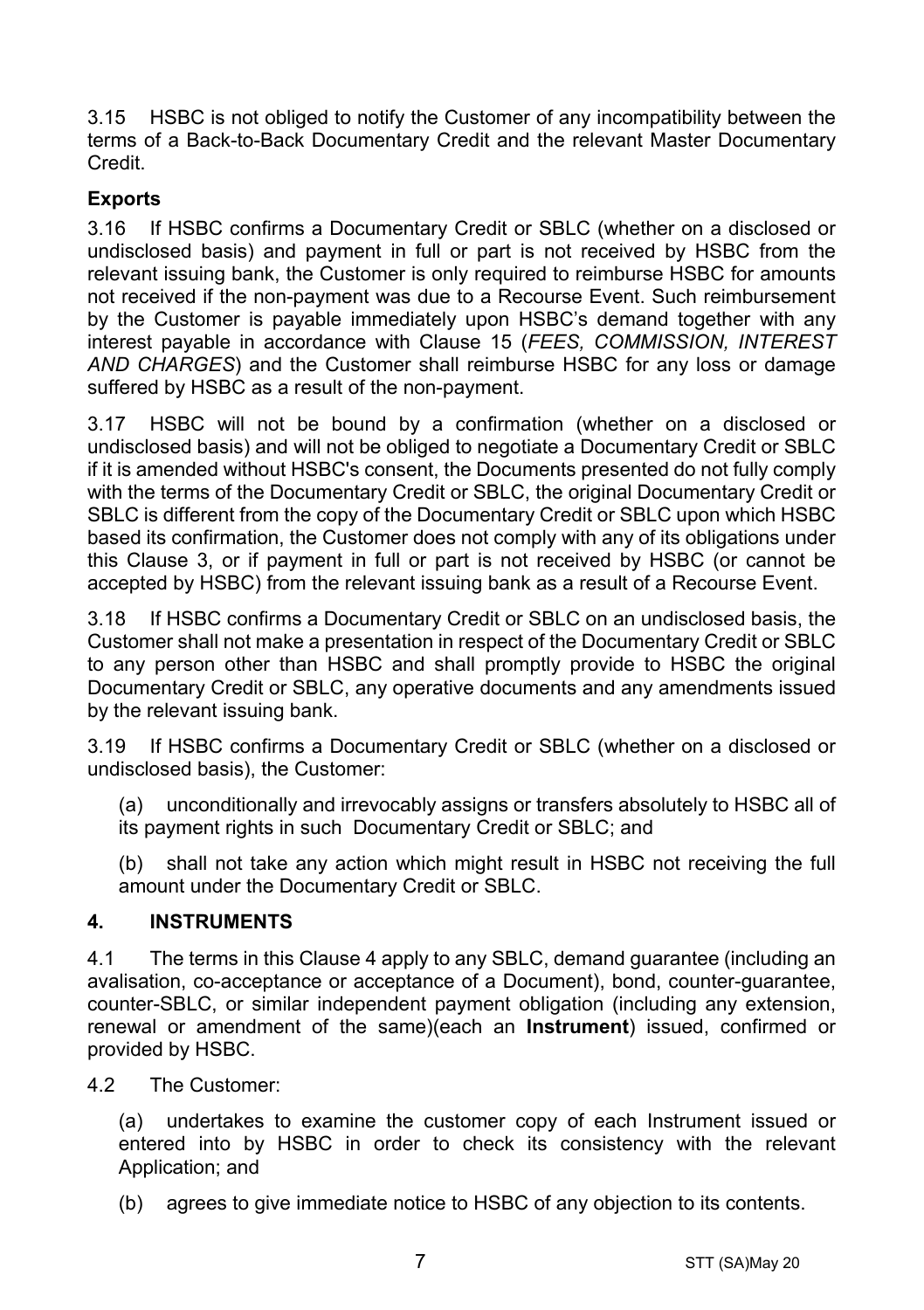4.3 HSBC is authorised to accept, pay or honour any Claim made under any Instrument which appears on its face to comply with its terms, without reference to or further authority from the Customer or any other party, and without enquiring whether any such Claim on HSBC has been properly made, notwithstanding that the validity of any such Claim, or the amount of it, may be in dispute. The Customer accepts any such Claim as conclusive evidence that HSBC was liable to pay or comply with it, and any payment made, or any steps taken by HSBC in good faith under or in connection with it, shall be binding upon the Customer.

4.4 The presentation of any documents under an Instrument shall be deemed to be in compliance with the terms of the Instrument if HSBC determines that they appear on their face to be in order and, taken as a whole, conform with the requirements of the Instrument. The Customer waives all claims against HSBC for any delay that may result in examining such documents or any failure to identify any discrepancies that may exist.

4.5 Notwithstanding any contrary instruction from the Customer, HSBC is entitled to reject any Claim which HSBC determines does not comply with the terms of the relevant Instrument. HSBC is not obliged to notify the Customer or to seek the Customer's waiver of any discrepancy before refusing the Claim. Where HSBC does seek a waiver in respect of any discrepancy, the taking of such action does not oblige HSBC to seek a waiver of discrepancy at any other time.

4.6 If HSBC notifies the Customer of a discrepancy with respect to a Claim and the Customer requests HSBC and/or its correspondent bank or its agent to:

- (a) effect payment under the Instrument, notwithstanding the discrepancy; or
- (b) countersign or issue any guarantee or indemnity covering the discrepancy,

the Customer confirms that its reimbursement obligations and the indemnity set out in Clause 9 (*REIMBURSEMENT AND INDEMNITY*) shall apply to such Claim and/or any such guarantee or indemnity.

4.7 HSBC may at any time amend or insert additional terms and conditions into an Instrument as HSBC may consider appropriate, provided that any such amendment or additional terms and conditions shall not increase the Customer Liabilities in relation to such Instrument. HSBC may, subject to the beneficiary's consent, cancel the whole or any unused balance of an Instrument.

4.8 Notwithstanding any instruction in an Application, HSBC may restrict the availability of any SBLC, or any advising or confirming, to its own offices or to any correspondent bank or agent of its choice and, in such case, HSBC may refuse to honour, or make payment for, any Document drawn or purporting to be drawn on any office, bank or other person other than such office, correspondent bank or agent.

4.9 If the terms of an SBLC (whether expressly or impliedly) permits payment to be effected to the beneficiary prior to receipt of the documents required to be delivered under such SBLC, the Customer shall, on the maturity date of such SBLC or such earlier date as may be demanded by HSBC, pay to HSBC the full amount of the Claim (whether or not the documents subsequently delivered are compliant with the terms of the SBLC) together with interest accruing on such Claim for the period from and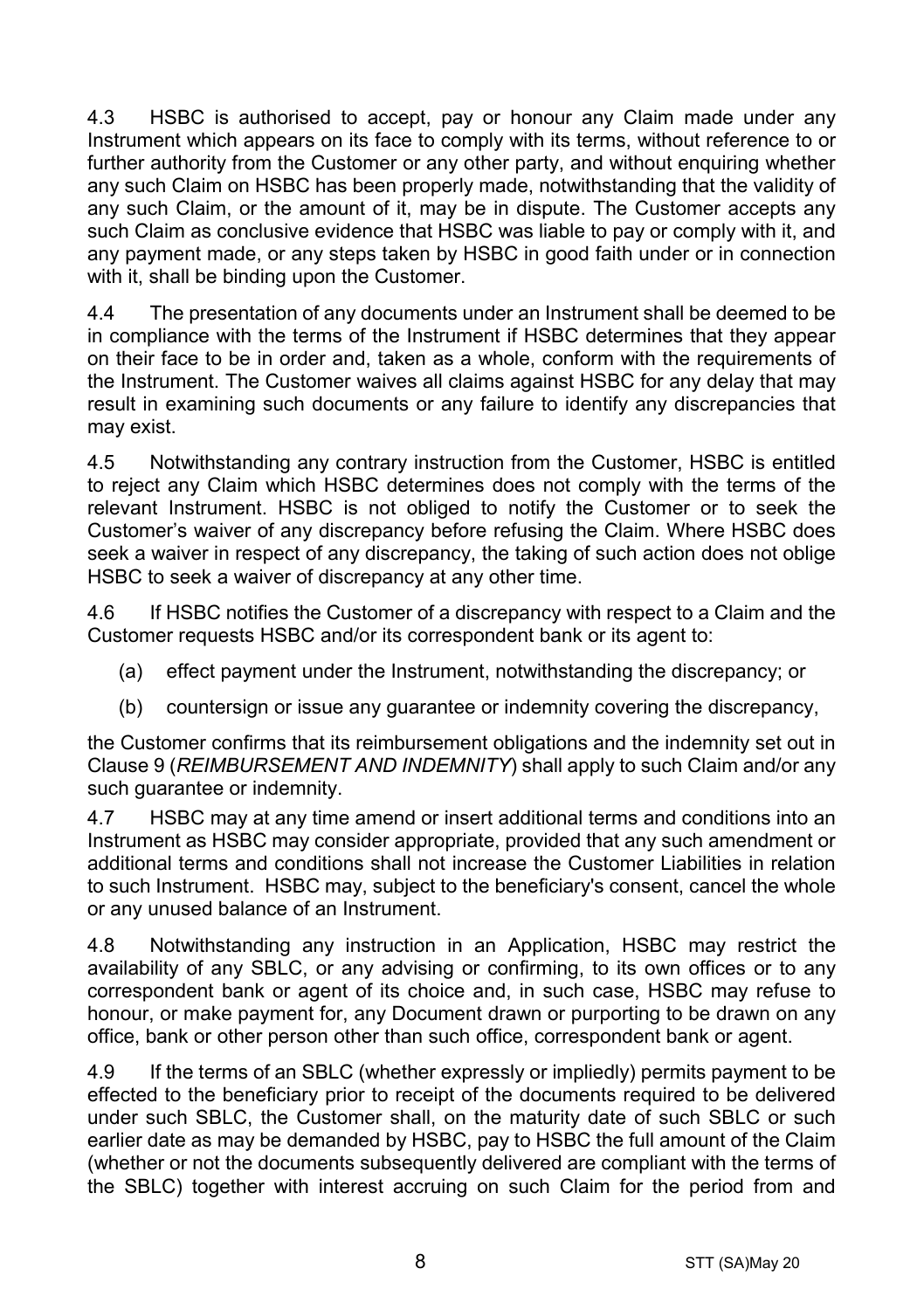including the date of HSBC's payment to and including the maturity date, such interest payable in accordance with Clause 15 (*FEES, COMMISSION, INTEREST AND CHARGES*).

4.10 Notwithstanding the foregoing, if the Customer has requested HSBC to issue or arrange for the issuance of an Instrument by a correspondent bank for which a counter-guarantee or counter-SBLC must be issued by HSBC, HSBC may include such terms in the counter-guarantee or counter-SBLC that HSBC considers are required to support the issuance of such Instrument. Without limitation, the validity period and Claim period (if applicable) of the counter-guarantee or counter-SBLC shall be longer than the validity period and Claim period (if applicable) of the Instrument and other terms may be added to reflect the laws under which the Instrument is governed.

4.11 If any Instrument contemplates renewal or extension and the Customer does not advise HSBC at least 5 Business Days prior to the time required for HSBC to provide notice of cancellation as required by the Instrument, HSBC may renew or extend for an additional year or such other term as HSBC may so select. HSBC shall however be under no obligation to issue, extend or renew any Instrument and may at any time:

(a) cancel or revoke any Instrument without prior notice to or authorisation from the Customer if such Instrument or the beneficiary of such Instrument permits cancellation or revocation; or

(b) pay any Instrument without prior notice to or authorisation from the Customer if the Instrument or any relevant law permits or requires payment to be made if such Instrument is cancelled, withdrawn, not extended or not renewed.

4.12 Any cancellation, payment or revocation by HSBC of any Instrument at any time shall be without prejudice to the rights and obligations of HSBC and the Customer under these Terms.

4.13 Unless an Instrument expressly provides that the original Instrument must be presented to HSBC to support a Claim, HSBC may pay and/or comply with any Claim, whether or not the original of the Instrument is presented to HSBC.

4.14 Notwithstanding that the Customer may claim that an Instrument has been reduced, cancelled or terminated, HSBC may determine that, due to the governing law of the Instrument, it is has not been reduced, cancelled or terminated, or HSBC may determine that it is necessary to obtain or require the relevant beneficiary's confirmation of the reduction, release or discharge of HSBC's and/or any correspondent bank's liabilities under such Instrument. Subject to such determination, or until such confirmation is received by HSBC, such Instrument shall not be treated or deemed as reduced, cancelled or terminated.

## **5. COLLECTIONS**

5.1 The terms in this Clause 5 apply to any Collection transaction.

5.2 If HSBC is requested by the Customer to handle a Collection as the remitting bank, HSBC shall be under no obligation to make any payment to the Customer in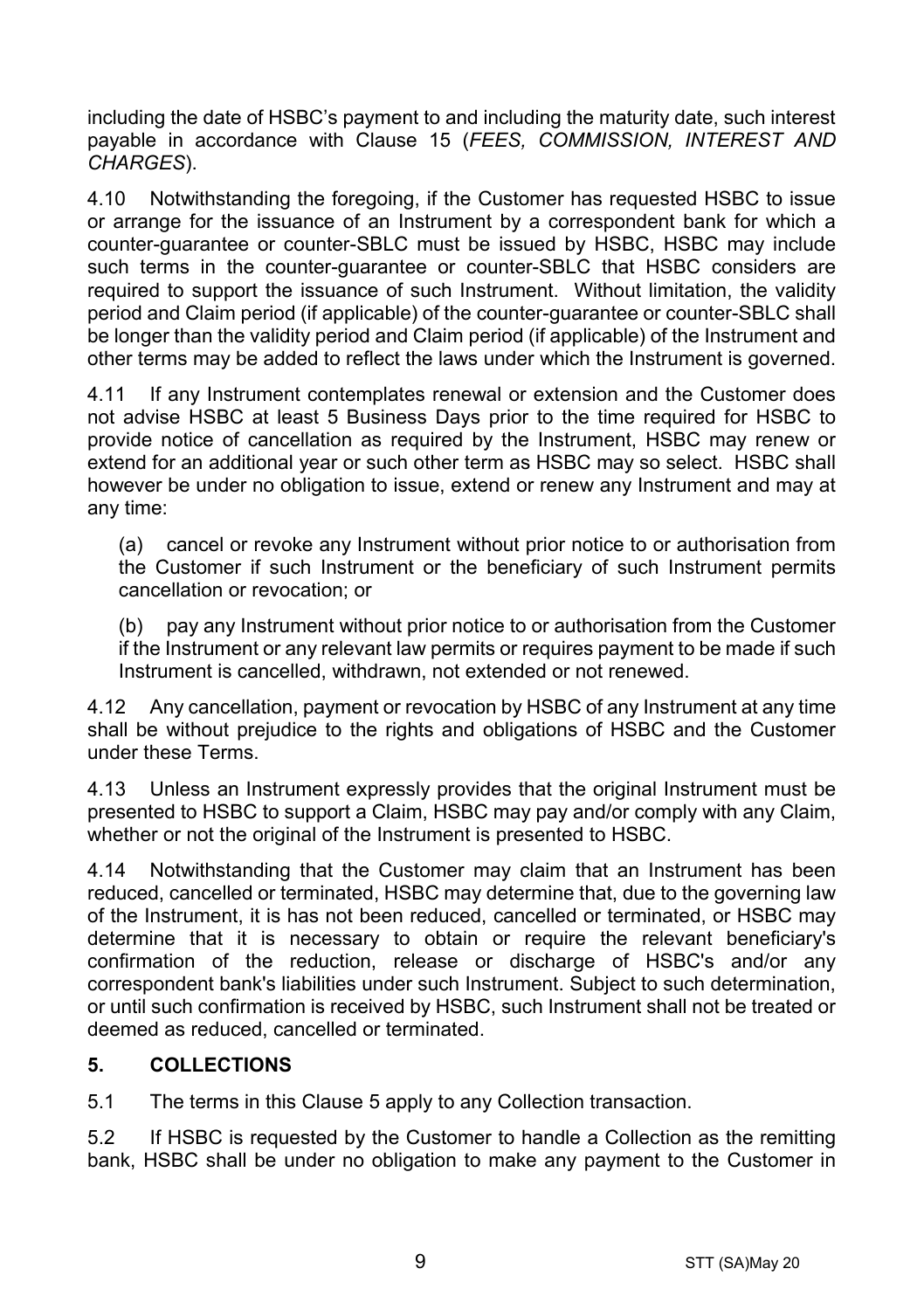respect of the Collection until HSBC has received full payment from the collecting or presenting bank.

5.3 HSBC is not obliged to check the Documents before sending them to the collecting or presenting bank.

5.4 HSBC is not obliged to check the Documents that it receives from a remitting bank.

## **6. FINANCE**

6.1 The terms in this Clause 6 apply where HSBC Finances any Document or Documentary Credit.

6.2 Upon HSBC Financing a Document or Documentary Credit, the Customer unconditionally and irrevocably:

(a) transfers ownership of the Document or Documentary Credit to HSBC and undertakes to endorse the relevant Document in favour of HSBC (if not already endorsed in favour of HSBC as a condition to such Finance) and deliver the original endorsed Document to HSBC;

(b) assigns or transfers absolutely to HSBC all of its rights to receive the proceeds of such Documentary Credit or Document; and

(c) assigns or transfers absolutely to HSBC all of its rights, title and interest in the associated underlying receivable (and related rights and proceeds) (if any) arising from the underlying Trade Transaction,

and where the amount of the Finance was calculated by applying an advance rate to the face value of the Document or Documentary Credit, upon receipt by HSBC of any proceeds of that Document or Documentary Credit in excess of the amount of the Finance, HSBC shall pay those proceeds to the Customer (after deducting any outstanding Customer Liabilities).

6.3 If HSBC has Financed a Document or Documentary Credit and payment in full or part is not received by HSBC for any reason (or cannot, for any reason whatsoever, be accepted by HSBC) from the relevant issuing bank, confirming bank, collecting bank, presenting bank, drawee or obligor (as applicable), then unless otherwise agreed in writing by HSBC:

- (a) such Trade Service is provided with full recourse against the Customer; and
- (b) the Customer is required to reimburse HSBC for amounts not received.

Such reimbursement is payable immediately upon HSBC's demand together with any interest payable in accordance with Clause 15 (*FEES, COMMISSION, INTEREST AND CHARGES*) and the Customer shall reimburse HSBC for any loss or damage suffered by HSBC as a result of the non-payment.

6.4 If HSBC has agreed to Finance a Document or Documentary Credit on a nonrecourse basis and payment in full or part is not received by HSBC (or cannot be accepted by HSBC) from the relevant issuing bank, confirming bank, collecting bank, presenting bank, drawee or obligor (as applicable), the Customer is only required to reimburse HSBC for amounts not received if the non-payment was due to a Recourse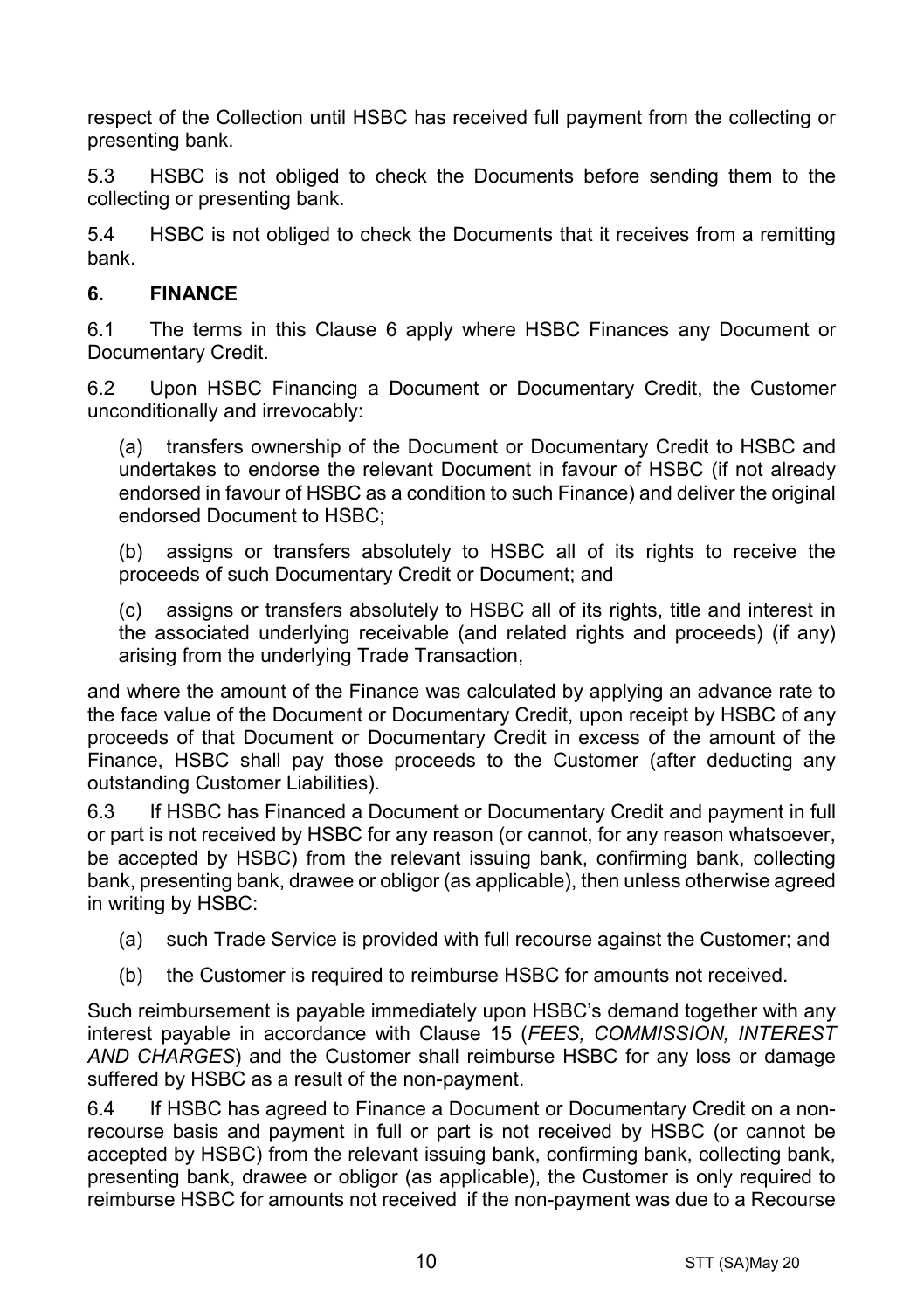Event. Such reimbursement is payable immediately upon HSBC's demand together with any interest payable in accordance with Clause 15 (*FEES, COMMISSION, INTEREST AND CHARGES*) and the Customer shall reimburse HSBC for any loss or damage suffered by HSBC as a result of the non-payment.

6.5 Where HSBC has Financed a Document or Documentary Credit, HSBC may at its discretion:

(a) take conditional acceptances and/or acceptances for honour and/or to extend the due date for payment in relation to any such Document or Documentary Credit;

(b) accept payment from any drawee or acceptor before maturity under rebate or discount;

(c) accept part payment before maturity and deliver a proportionate part of the Goods to any drawee or acceptor of such Document or Documentary Credit or the consignee of the related Goods;

(d) at the request of any drawee, delay presentation of such Document or Documentary Credit for payment or acceptance without affecting the liability of the Customer to HSBC in respect of such Document or Documentary Credit;

(e) give an indemnity against any loss arising from any discrepancies in order to obtain acceptance or payment of a Document and the Customer confirms that its reimbursement obligations and the indemnity set out in Clause 9 (*REIMBURSEMENT AND INDEMNITY*) shall apply to any such indemnity; and

(f) institute proceedings and take steps for the recovery from the acceptors or endorsers of any such Document or Documentary Credit of any amount due in respect of such Document or Documentary Credit, despite HSBC having debited the bank account of the Customer with the amount of such Document or Documentary Credit.

#### **7. TRADE FINANCE LOANS**

7.1 The terms in this Clause 7 apply to any Trade Finance Loans which HSBC may provide to the Customer from time to time.

7.2 Subject to the terms of any applicable Facility Agreement which may apply, any Trade Finance Loan which HSBC provides to the Customer shall be on an uncommitted basis and HSBC may terminate or cancel such Trade Finance Loan at any time without providing reasons to the Customer.

7.3 Interest shall accrue on the Trade Finance Loan and shall be payable in accordance with Clause 15 (*FEES, COMMISSION, INTEREST AND CHARGES*).

7.4 The Customer shall repay each Trade Finance Loan together with accrued interest and any outstanding fees, commissions, charges and expenses incurred by HSBC on demand unless HSBC agrees otherwise in writing. In any event the Customer shall repay a Trade Finance Loan no later than:

(a) its maturity date;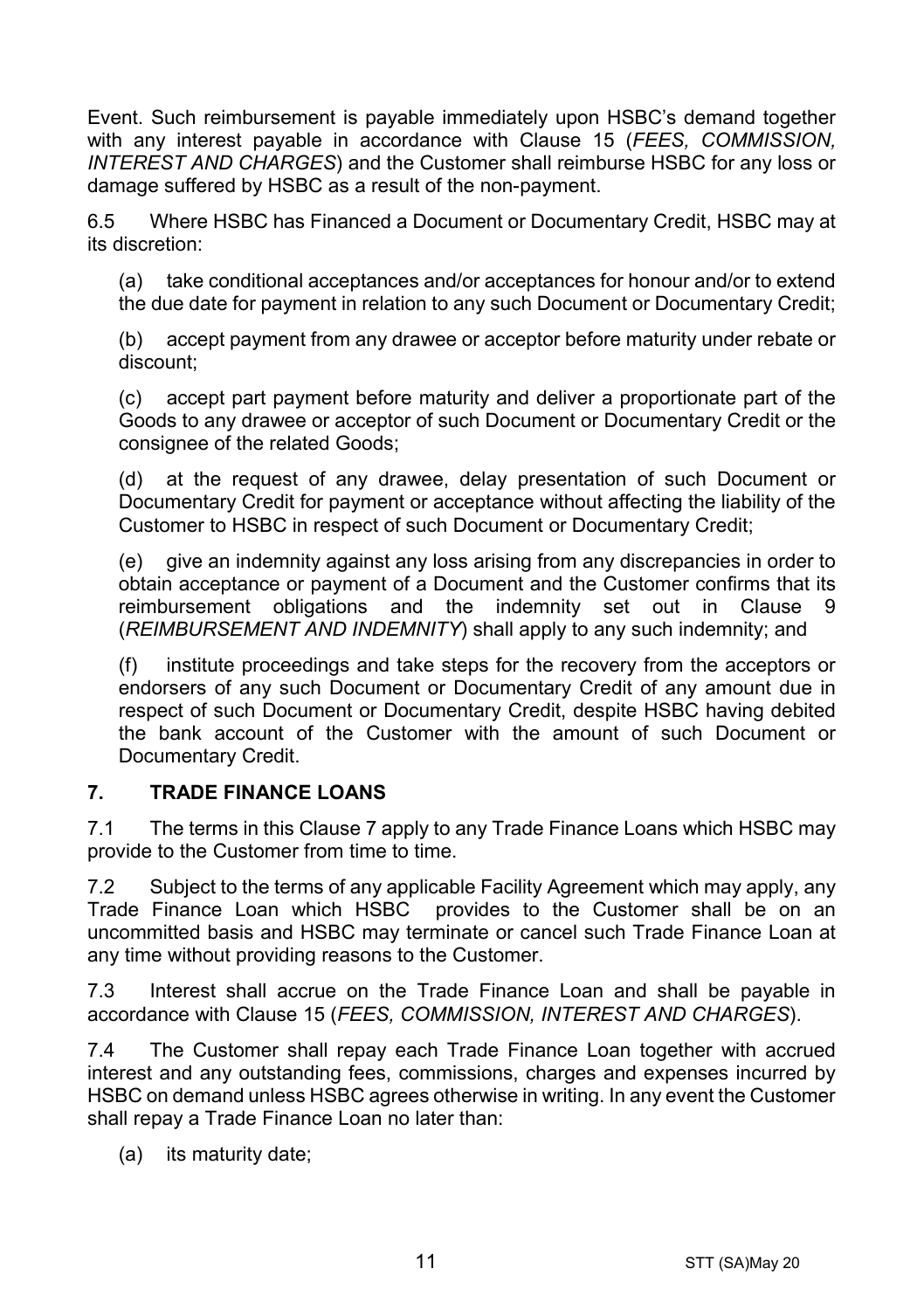(b) if it is for financing goods or services, the date on which the Customer receives the proceeds of sale of those goods or services (in full or part); and/or

(c) if it is for the financing of a debt owed to the Customer, the date on which the Customer receives payment of the debt (in full or part),

and, upon the request of HSBC, the Customer will arrange for all monies payable to the Customer under or in connection with the relevant Trade Transaction to be paid directly to a bank account as specified by HSBC to be used towards the repayment of that Trade Finance Loan and any other outstanding Customer Liabilities.

7.5 If a Trade Finance Loan is due for repayment on a day when the Customer is entitled to make a drawing under another Trade Finance Loan, HSBC may require:

(a) the amount of the Trade Finance Loan that is to be repaid to be deducted from the amount of the drawing to be made; and

(b) only the difference in amounts (if any) to be paid to the Customer.

7.6 Where the Customer requests a Trade Finance Loan and it is to be backed by a Documentary Credit or a confirmed purchase order, pro-forma invoice or such other supporting document specified in the Application, the Customer shall, at or before the time when the Customer submits the Application for that Trade Finance Loan, lodge with HSBC the original Documentary Credit (including all amendments (if any)) or a copy of the confirmed purchase order, pro-forma invoice or other such supporting document referred to in the Application (as applicable), in each case in the format required by HSBC (the **Supporting Document**).

7.7 Where HSBC provides to the Customer a Trade Finance Loan backed by a Supporting Document, the Customer shall:

(a) only use the proceeds of that Trade Finance Loan for the purpose of purchasing, producing, processing, manufacturing, storing, insuring and/or preparing for the sale or shipment of the Goods referred to in the Supporting Document;

(b) not accept any amendment to or cancellation of the Supporting Document without HSBC's prior written consent;

(c) promptly notify HSBC if the value of the relevant Goods or the proceeds due under the Supporting Document at any time falls below the amount of the Trade Finance Loan;

(d) promptly notify HSBC if the relevant Goods are not shipped in accordance with the terms of the Supporting Document;

(e) where the Supporting Document is a Documentary Credit, present all Documents to HSBC in strict compliance with the terms and conditions of the Documentary Credit before the expiry of the time limit(s) prescribed in the Documentary Credit; and

(f) where the Supporting Document is not a Documentary Credit, promptly following shipment of the relevant Goods, provide HSBC with the invoice and other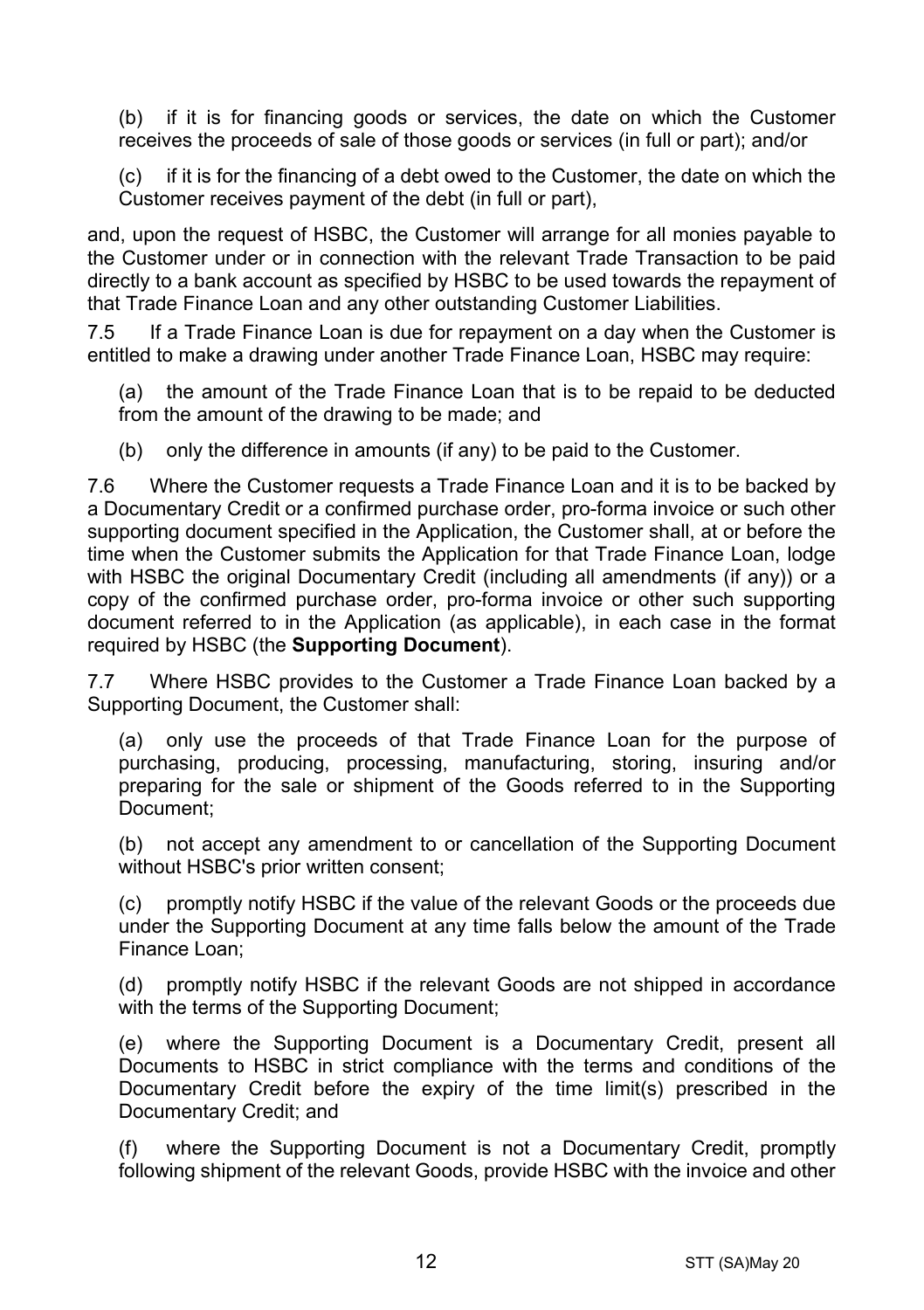documents evidencing that the relevant Goods have been supplied to the relevant buyer in accordance with the terms and conditions of the relevant sales contract.

7.8 Where HSBC provides to the Customer a Trade Finance Loan backed by a Documentary Credit and HSBC presents the required Documents to the issuing bank for payment or approval and/or HSBC Finances that Documentary Credit or any Document presented under that Documentary Credit, HSBC is authorised to apply the proceeds of the Documentary Credit or the amount of the Finance towards the repayment of that Trade Finance Loan and any other outstanding Customer Liabilities (including accrued interest).

#### **8. APPLICATIONS FOR RELEASE OF GOODS, SHIPPING GUARANTEES AND LETTERS OF INDEMNITY**

8.1 The terms in this Clause 8 apply to any Application for the release of Goods, shipping quarantee or letter of indemnity.

8.2 If the Customer requests HSBC to sign or countersign any letter of indemnity or shipping guarantee or (as the case may be) sign, endorse or release any air waybill, bill of lading, parcel post receipt or delivery order (collectively, the **Transport Documents**) to facilitate the release of Goods:

(a) HSBC is authorised (but not obliged):

(i) to honour any Claim (including the acceptance of any Document presented) made under any Documentary Credit, Collection or Document relating to any released Goods and to pay the invoiced amount of the Goods or the value of the Goods (whichever is higher) without examining any of the presented Documents and whether or not aware of any discrepancies; and

(ii) to utilise any Transport Documents in HSBC's possession for the redemption of any letter of indemnity or shipping guarantee; and

(b) the Customer shall promptly accept any Document presented for the payment of the relevant Goods (whether discrepant or not) and shall indemnify HSBC and each other Indemnified Party in accordance with Clause 9.2 (*REIMBURSEMENT AND INDEMNITY*).

8.3 Goods and/or Documents are released to the Customer for the purpose of taking delivery of and selling the Goods.

8.4 HSBC may compromise, settle, pay or resist any Claim arising from or in connection with the issuance of any letter of indemnity or shipping guarantee or HSBC signing, endorsing or releasing any Transport Document in such manner as HSBC determines appropriate, without releasing the Customer's obligation and liability to reimburse and indemnify HSBC hereunder.

8.5 The Customer shall redeem and deliver each letter of indemnity or shipping guarantee (if any) to HSBC for cancellation immediately upon receipt of the relevant original Transport Documents.

8.6 The Customer agrees that its Customer Liabilities in respect of a letter of indemnity or shipping guarantee shall continue and shall not be reduced until such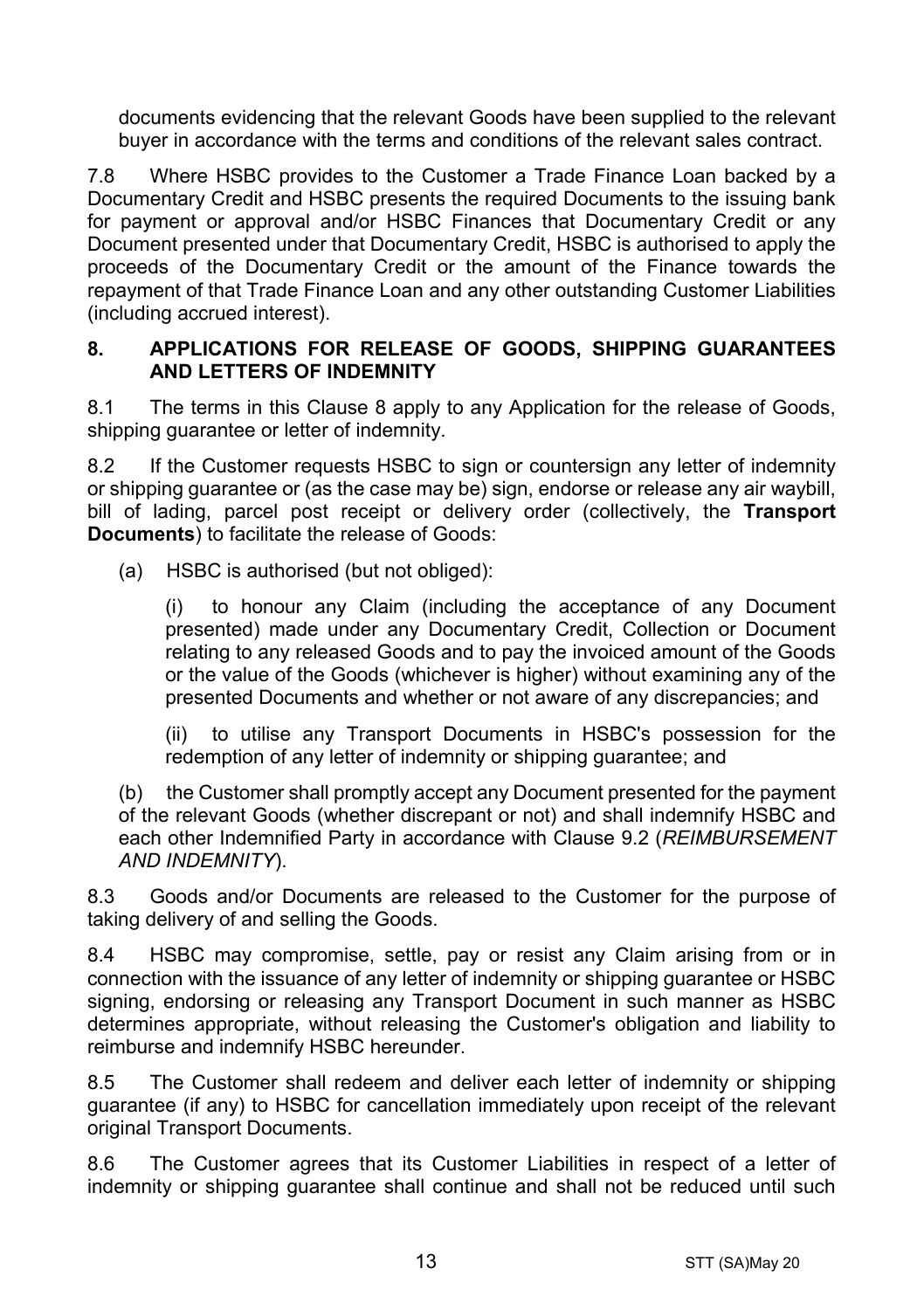letter of indemnity or shipping guarantee has been returned to HSBC and HSBC has been released from all its liabilities under such letter of indemnity or shipping guarantee.

# **SECTION 2 – REIMBURSEMENT, INDEMNITY AND OTHER RIGHTS**

# **9. REIMBURSEMENT AND INDEMNITY**

9.1 The Customer shall upon demand reimburse or pay to HSBC all sums paid (in whatever manner) or due to be paid by HSBC to any person in respect of any Trade Service and shall upon demand pay to HSBC all sums owing at any time by the Customer to HSBC including any principal, interest, commissions, fees, Increased Costs, taxes, customs duties and charges in respect of such Trade Services and any costs and expenses incurred by HSBC in connection with providing such Trade **Services** 

9.2 The Customer shall indemnify HSBC, each HSBC Group member, and their officers, employees and delegates (each, an **Indemnified Party**) on demand against all direct, indirect and consequential liabilities and losses, payments, damages, demands, claims, expenses and costs (including legal fees and fees, claims, demands and liabilities from a beneficiary or any other person on a full indemnity basis), proceedings, actions and other consequences (collectively, the **Losses**) which any Indemnified Party may suffer, sustain or incur under or in connection with any Trade Service and the enforcement of its rights under these Terms (except where any such Loss is caused by the Indemnified Party's fraud, gross negligence or wilful misconduct). The Customer shall on demand pay to the Indemnified Party the full amount of the Losses.

9.3 The Customer shall, upon request by any Indemnified Party, forthwith appear and defend at the Customer's own cost and expense any action which may be brought against such Indemnified Party in connection with any Trade Service and to provide such assistance as such Indemnified Party may reasonably require.

9.4 HSBC may, at any time and without notice, debit from any bank account which the Customer holds with any HSBC Group member, or deduct from any proceeds held or received by HSBC which are due to the Customer, any Customer Liabilities outstanding at that time (even if such debit or deduction would cause the relevant bank account to become overdrawn).

9.5 The indemnities contained in these Terms shall not be in any way discharged or diminished, nor shall the liability of the Customer be affected by reason of HSBC or any person from time to time, varying, realising or releasing any of the same, or granting any time, indulgence or concession or compounding with any person, or concurring in accepting or varying any compromise, arrangement or settlement, or omitting to claim or enforce payment, or determining, varying, reducing or extending the terms of any Trade Service, or by anything done or omitted which, but for this provision, might operate to discharge or otherwise exonerate the Customer.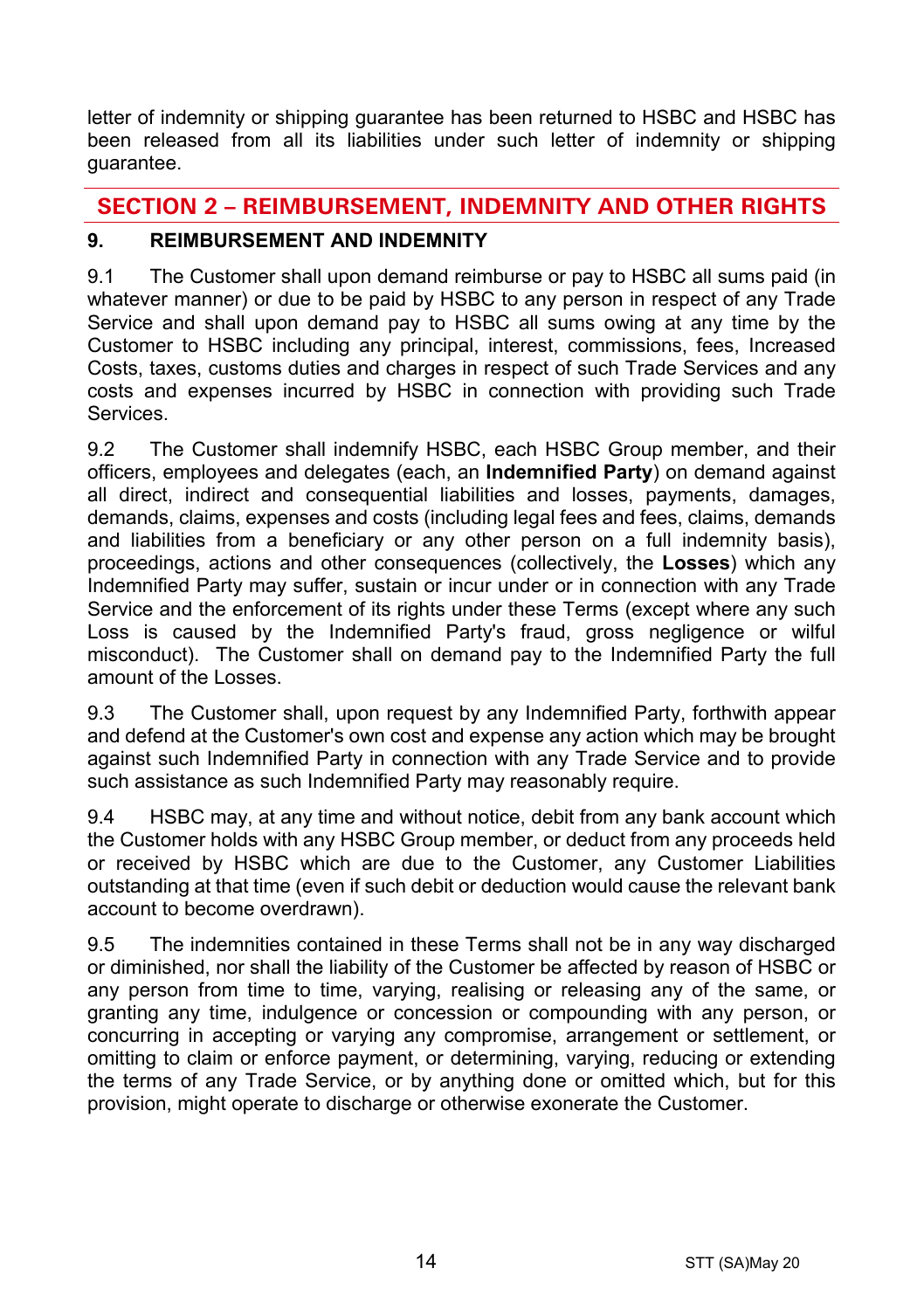# **10. CASH COLLATERAL**

10.1 The Customer shall upon demand pay to such bank account as HSBC may direct cash cover in an amount sufficient to cover the Customer Liabilities or such lesser amount if agreed by HSBC (such amount paid, being **Cash Collateral**).

10.2 If required by HSBC, the Customer will grant to HSBC, in form and substance satisfactory to HSBC, a security interest which is customary in the Governing Jurisdiction in respect of the bank account and such Cash Collateral, and the Customer shall undertake any filing, registration, recording or enrolment of such security interest for it to be perfected and enforceable against the Customer and shall pay any related fees.

10.3 HSBC may, at any time without notice or demand, apply (whether by way of set-off, transfer or otherwise) any or all Cash Collateral towards the payment of any Claim, the repayment of any Trade Finance Loan and/or the satisfaction of any or all other Customer Liabilities.

10.4 Unless HSBC otherwise agrees:

(a) Cash Collateral shall not constitute a debt owed by HSBC to the Customer or any other person and shall not be repayable or refundable (in whole or in part) by HSBC to the Customer or any other person, in each case, until and unless HSBC is satisfied that all the Customer Liabilities have been unconditionally and irrevocably paid and discharged in full; and

(b) no interest shall accrue on Cash Collateral.

10.5 The Customer shall not create or permit to subsist any mortgage, charge, pledge, lien or other security interest or encumbrance over the Cash Collateral, or any bank account in which such Cash Collateral is held (except for any security in favour of HSBC) or assign, transfer or otherwise deal with the same.

#### **11. PLEDGE**

11.1 The Customer will pay to HSBC on demand all Customer Liabilities.

11.2 The Customer hereby, to the extent permissible, pledges to HSBC as a continuing security for the Customer Liabilities all Documents and Goods which are at any time in actual or constructive possession or control of HSBC or held on trust for, or to the order of, HSBC whether for custody, collection, security, the making of a Claim or any other reason and whether or not in the ordinary course of banking business and whether in the Governing Jurisdiction or elsewhere.

11.3 To the extent required by HSBC, the Customer shall do all acts (including entering into such further documents) to create, evidence and give the full effect of a pledge over the Documents and Goods as security for the Customer Liabilities.

11.4 If, in the Governing Jurisdiction a pledge (or its equivalent) is required to be registered, filed or otherwise publicly recorded for it to be enforceable, upon request of HSBC the Customer shall take all reasonable action to so register, file and/or record such pledge (including making payment of any related fees).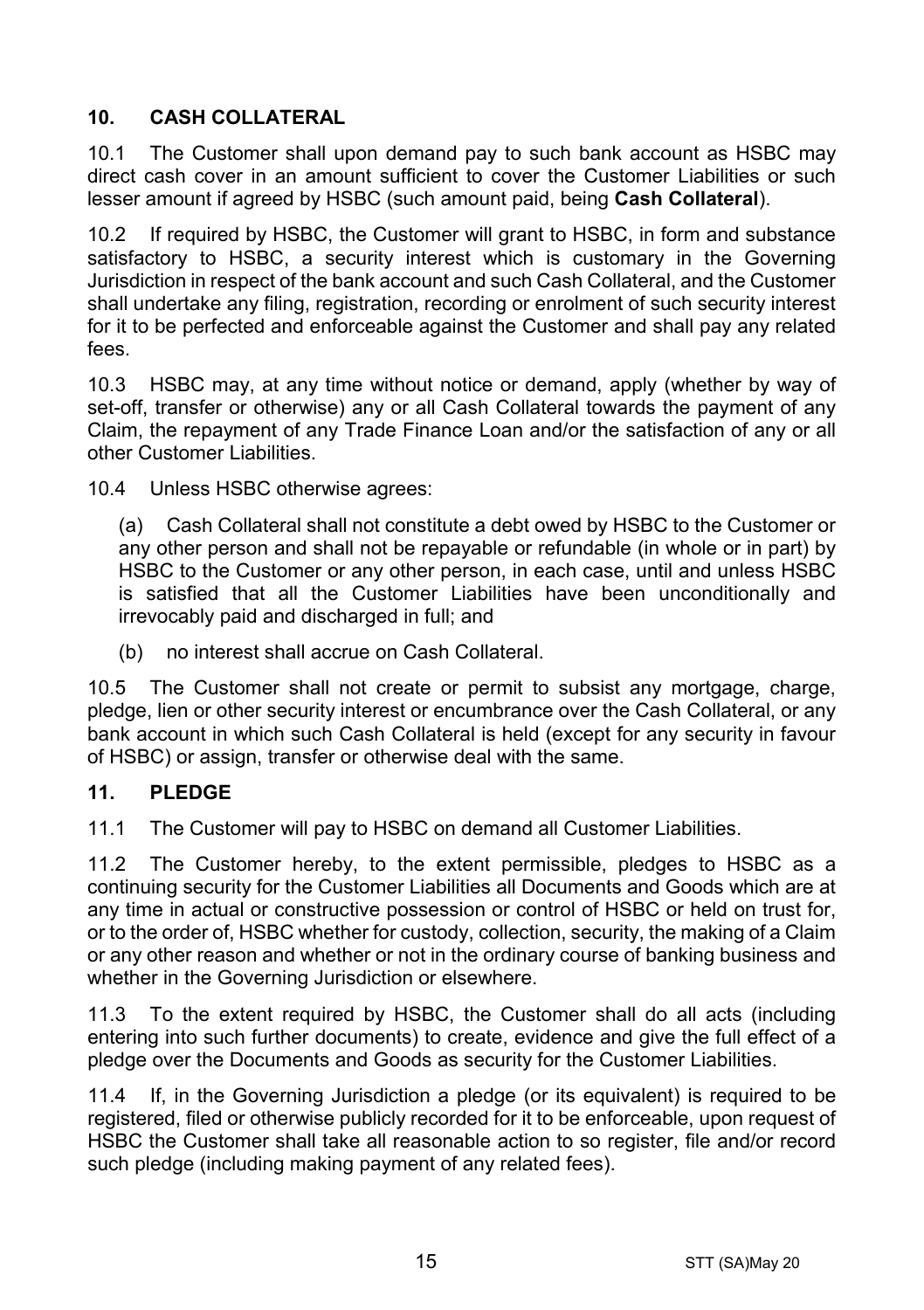11.5 Any restriction on the right of consolidating securities shall not apply to the pledge under this Clause 11.

11.6 The risk in any Documents and Goods pledged shall remain with the Customer and neither HSBC nor any other HSBC Group member shall be responsible for any loss or damage or depreciation in value of any Documents or Goods held by HSBC as security.

11.7 If:

(a) the Customer fails to pay any Customer Liabilities when due or demanded;

(b) the Customer does not comply with any other provision of these Terms;

(c) any representation made by the Customer under these Terms is or proves to have been incorrect when made or deemed to have been made;

(d) the Customer is unable or admits inability to pay its debts as they fall due or the Customer is or is deemed to be insolvent or bankrupt under the laws of its jurisdiction of establishment and/or incorporation (as applicable); or

(e) the Customer enters into or becomes subject to a reorganisation, a composition or other arrangement with one or more creditors, a winding-up, or any other form of bankruptcy or insolvency process or proceeding,

HSBC may enforce its pledge and may, without demand, notice, legal process or any other action with respect to the Customer or any other person, realise, sell, negotiate or otherwise dispose of all or some of the Documents and the Goods at any time and in any way which it deems expedient free from any restrictions and claims and HSBC shall not be liable for any loss arising out of such realisation, sale, negotiation or disposal.

11.8 All monies received, recovered or otherwise realised by HSBC following the enforcement of the pledge may be credited to a separate interest-bearing suspense account for so long as HSBC determines in order to preserve HSBC's rights towards discharge of the whole of the Customer Liabilities.

#### **12. TRUST RECEIPTS**

12.1 Whilst any Customer Liabilities remain outstanding in respect of any Trade Service provided in relation to any Documents or Goods, if any such Documents or Goods are held by or released to the Customer or to its order, the Customer:

(a) will hold such Documents and Goods (and the proceeds of sale and/or any insurance) on trust for HSBC (or, if a trust is not recognised and enforceable, hold to the order of HSBC) exclusively for the purpose agreed between HSBC and the Customer from time to time in respect of the Trade Service being provided;

(b) will keep such sale and/or insurance proceeds, and store such Goods, separate from any other property of the Customer and capable of being identified;

(c) confirms that such Documents and Goods will continue to be subject to the pledge in Clause 11 (*PLEDGE*) but at the risk of the Customer;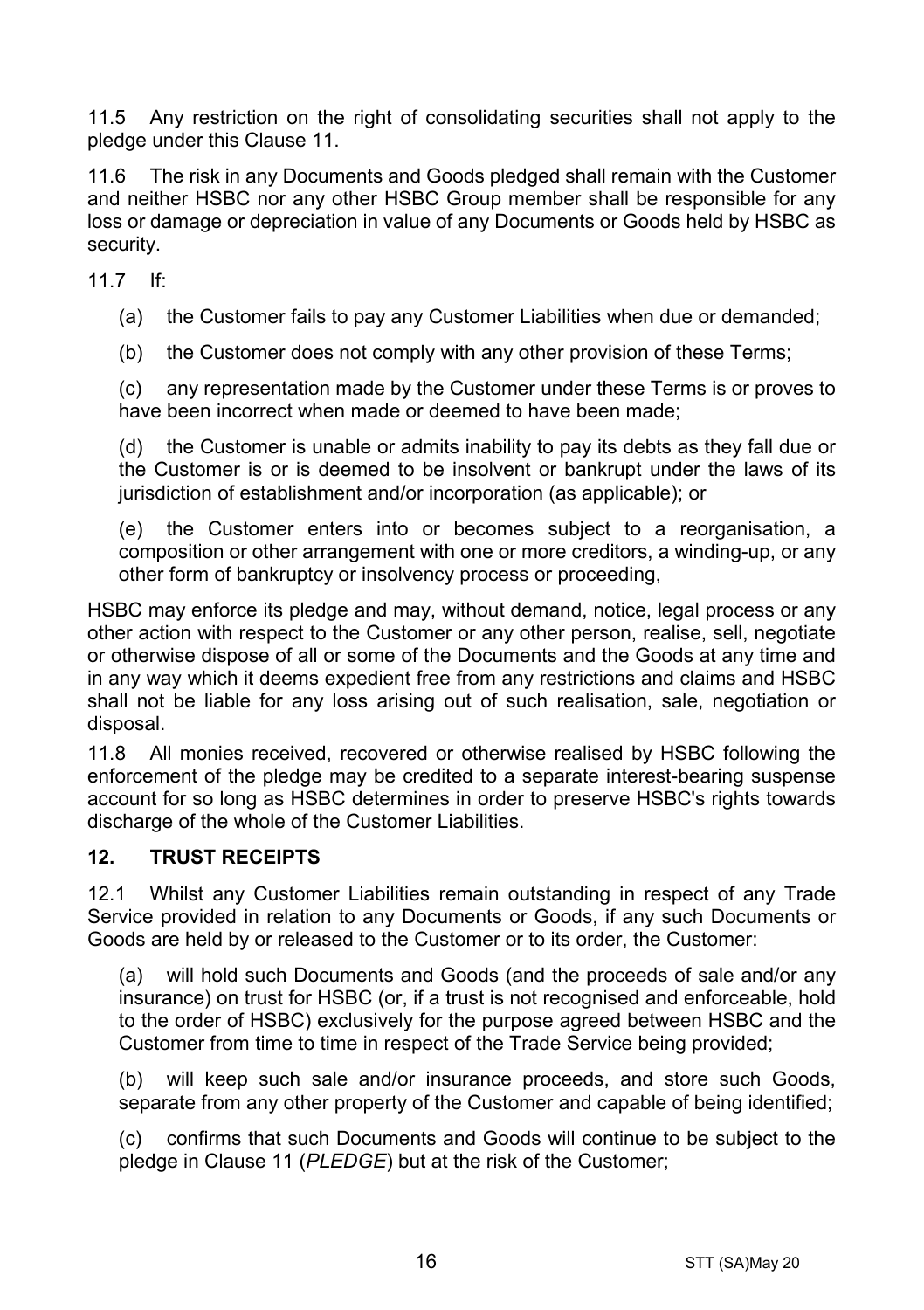(d) will, at the request of HSBC, execute and deliver to HSBC trust receipts in form and substance satisfactory to HSBC together with any other documentation HSBC may require:

(e) will comply promptly and fully with any instructions or request which HSBC may give to the Customer in relation to such Documents and Goods;

(f) will, upon receipt, promptly pay to HSBC the proceeds of sale and/or insurance of the Goods; and

(g) acknowledges that HSBC may at any time take possession and dispose of the Goods, Documents and/or sale and/or insurance proceeds of the Goods.

## **13. SET-OFF**

13.1 HSBC may, at any time and without notice, combine or consolidate all the bank accounts of the Customer held with HSBC and/or set-off any Customer Liabilities against any obligation owed by HSBC to the Customer (including in respect of any Cash Collateral, or proceeds received or held by HSBC), regardless of the place of payment, booking branch or currency of either obligation.

13.2 To effect any set-off HSBC may convert to a currency any amount which is in a different currency at the relevant Exchange Rate.

13.3 If any Customer Liabilities are unliquidated or unascertained, HSBC may apply or set off an amount estimated by it in good faith to be the amount of that liability.

## **14. SUPPLEMENTARY RIGHTS**

14.1 HSBC's rights under these Terms are to be in addition to and are not to be in any way prejudiced or affected by any one or more other indemnities, guarantees, securities or other obligations which HSBC may now or subsequently hold whether from the Customer or any other person.

14.2 HSBC may enforce its rights under these Terms or in respect of any other indemnities, guarantees, securities or other obligations which HSBC may now or subsequently hold whether from the Customer or any other person in any order it chooses and the Customer waives any rights it may have which provide otherwise.

# **SECTION 3 – FEES AND PAYMENTS**

#### **15. FEES, COMMISSION, INTEREST AND CHARGES**

15.1 Unless otherwise agreed in writing with the Customer:

(a) fees and other charges (other than interest and commission) shall be payable by the Customer to HSBC in respect of each Trade Service at the rates, in the amounts, and at the times agreed in the relevant Application, Facility Agreement or Tariff Book or as otherwise in accordance with HSBC's standard practices;

(b) interest shall be payable by the Customer to HSBC upon demand in respect of any Trade Finance Loan or Finance, shall accrue on the amount of such Trade Finance Loan or Finance for the period from the date HSBC provides such Trade Finance Loan or Finance to the date such Trade Finance Loan or Finance is repaid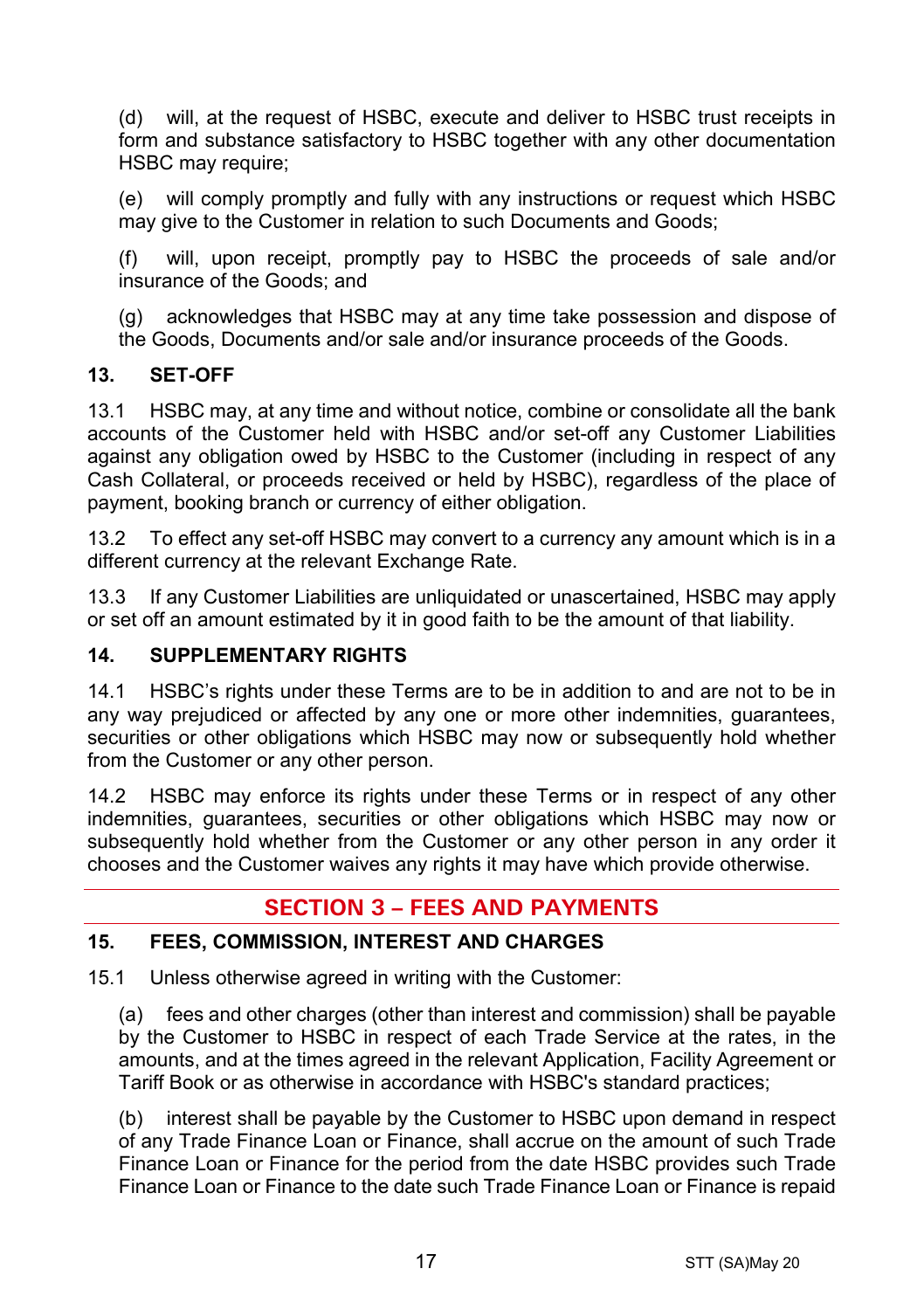or settled in full, and shall be calculated by reference to the rates agreed in the relevant Application, Facility Agreement or Tariff Book or as otherwise in accordance with HSBC's standard practices;

(c) interest shall be payable by the Customer to HSBC upon demand in respect of any Claim paid by HSBC, shall accrue on the amount of the Claim for the period from the date HSBC pays such Claim to the date the Customer Liabilities resulting from such Claim are reimbursed in full, and shall be calculated by reference to the rates agreed in the relevant Application, Facility Agreement or Tariff Book or as otherwise in accordance with HSBC's standard practices; and

(d) commission shall be payable by the Customer to HSBC upon demand in respect of any Documentary Credit or Instrument and shall be calculated by reference to the face value of such Documentary Credit or Instrument and the rates agreed in the relevant Application, Facility Agreement or Tariff Book or as otherwise in accordance with HSBC's standard practices.

15.2 Any fee, interest or commission accruing in respect of a Trade Service will accrue from day to day and is calculated on the basis of the actual number of days elapsed and a year of 365 days or, in any case where the market practice in the relevant Governing Jurisdiction differs, in accordance with that market practice.

15.3 Any fee, commission, interest or charge payable by the Customer to HSBC is non-refundable.

15.4 If the Customer fails to pay any amount payable by it under these Terms on its due date, default interest shall accrue on the overdue amount from the due date up to the date of actual payment (both before and after judgment) at the rate agreed in the relevant Application, Facility Agreement or Tariff Book or as otherwise in accordance with HSBC's standard practices.

#### **16. PAYMENTS**

16.1 Payments by the Customer shall be made to HSBC in immediately available, freely transferable, cleared funds and as specified by HSBC, without any set-off, counterclaim, withholding or conditions of any kind unless compelled by law.

16.2 All amounts paid or payable to HSBC in respect of any Trade Service are expressed on a Tax-exclusive basis. The Customer must pay any relevant Tax (as necessary) on any amount that the Customer is required to pay HSBC.

16.3 If any deduction or withholding is required by law (including on account of any Tax), the Customer must:

(a) increase the sum payable so that, after making the minimum deduction or withholding required, HSBC will receive and be entitled to retain a net sum at least equal to the sum that HSBC would have received had that deduction or withholding not been made; and

(b) within 30 days of such payment, forward to HSBC the confirmation in writing from the relevant tax authority evidencing receipt by the relevant tax authority of that deduction or withholding.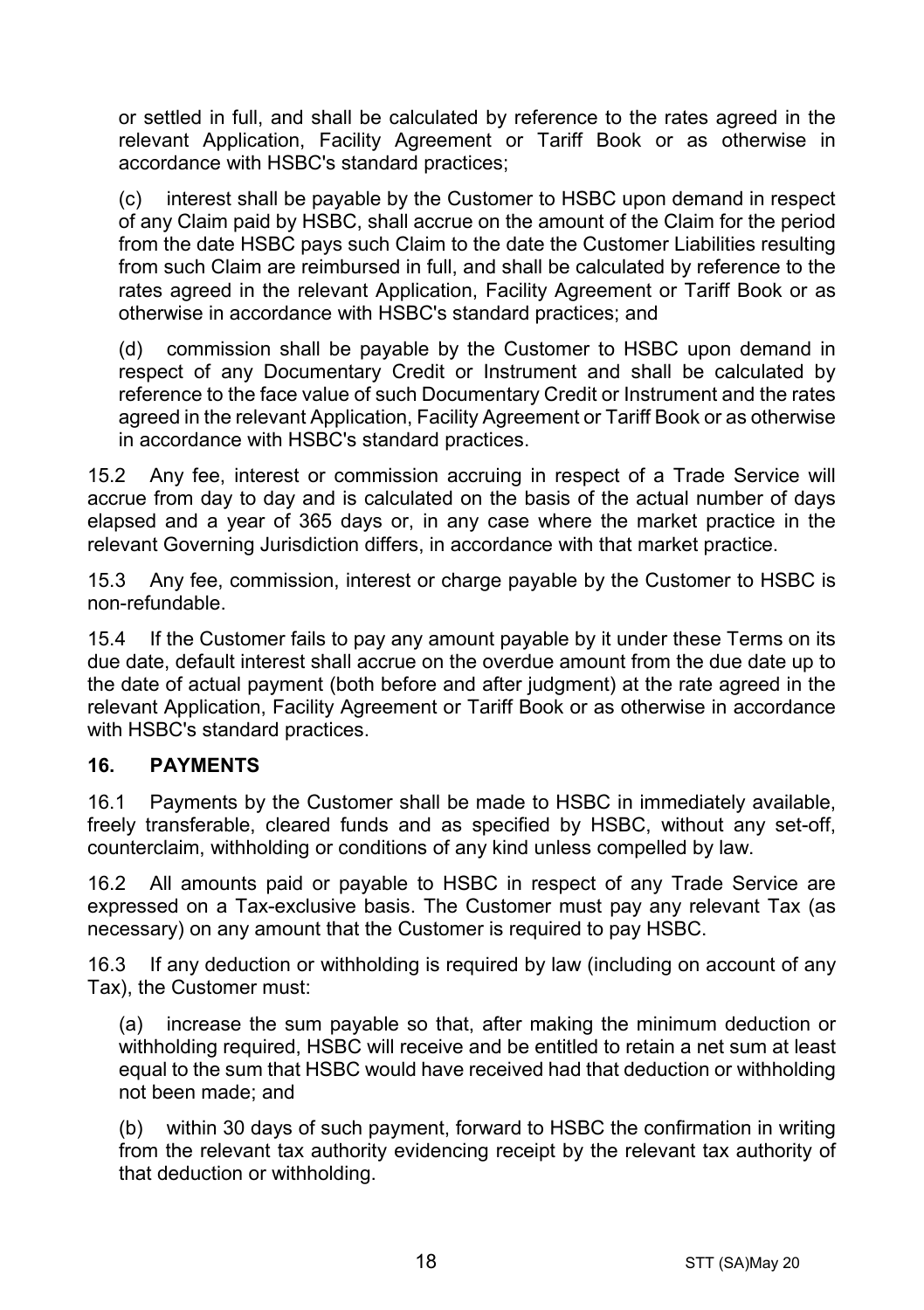16.4 Unless HSBC agrees otherwise, each payment by the Customer to HSBC shall be made in the currency of the relevant Customer Liability for which that payment is being made and the Customer waives any right it may have in any jurisdiction to pay such payment in another currency. If HSBC receives a payment from the Customer or any other person in a currency which is not the currency in which that payment was due or if any Cash Collateral needs to be converted into another currency so that HSBC may apply it to satisfy any outstanding Customer Liabilities in another currency, HSBC shall undertake that conversion using the relevant Exchange Rate (or, if applicable, pursuant to the terms of any hedging agreement that the Customer and HSBC may have entered into for these purposes). Where HSBC undertakes any currency conversion permitted by these Terms, the Customer shall indemnify HSBC for any cost, loss or liability incurred by HSBC in undertaking the conversion.

16.5 If any payment due from the Customer, or any order, judgment or award given or made in relation to any payment due from the Customer, has to be converted into another currency for the purpose of making or filing a claim or proof against the Customer or any other person, or obtaining or enforcing an order, judgment or award, the Customer shall indemnify HSBC against any cost, loss or liability arising out of or as a result of the conversion.

16.6 Any notice from, or determination by, HSBC of a rate or amount under these Terms, a Trade Service or any document referred to in these Terms shall (unless it contains an obvious error) be conclusive evidence of that rate or amount. In any legal proceedings connected with these Terms and/or a Trade Service, the account entries of HSBC are prima facie evidence of the matters to which they relate.

16.7 Any moneys paid to HSBC in respect of the Customer Liabilities may be applied in or towards satisfaction of the same or credited to a separate suspense account for so long as HSBC determines in order to preserve HSBC's rights towards discharge of the whole of the Customer Liabilities.

16.8 Moneys received by HSBC shall be applied by it (unless otherwise mandatorily required by law):

(a) first, in discharging all costs, fees and expenses (including legal fees) owing by the Customer to HSBC;

(b) second, in or towards the discharge of any interest or other amounts (not being principal) owing to HSBC; and

(c) thirdly in or towards the discharge of any principal owing by the Customer to HSBC.

16.9 If any moneys paid to HSBC in respect of the Customer Liabilities are required to be repaid by virtue of any law relating to insolvency, bankruptcy or liquidation or for any other reason, HSBC may enforce these Terms and the relevant Trade Service as if such moneys had not been paid.

16.10 Any sums that would fall due on a day other than a Business Day will be due on the next Business Day. In such event, interest and commission calculations will be adiusted accordingly.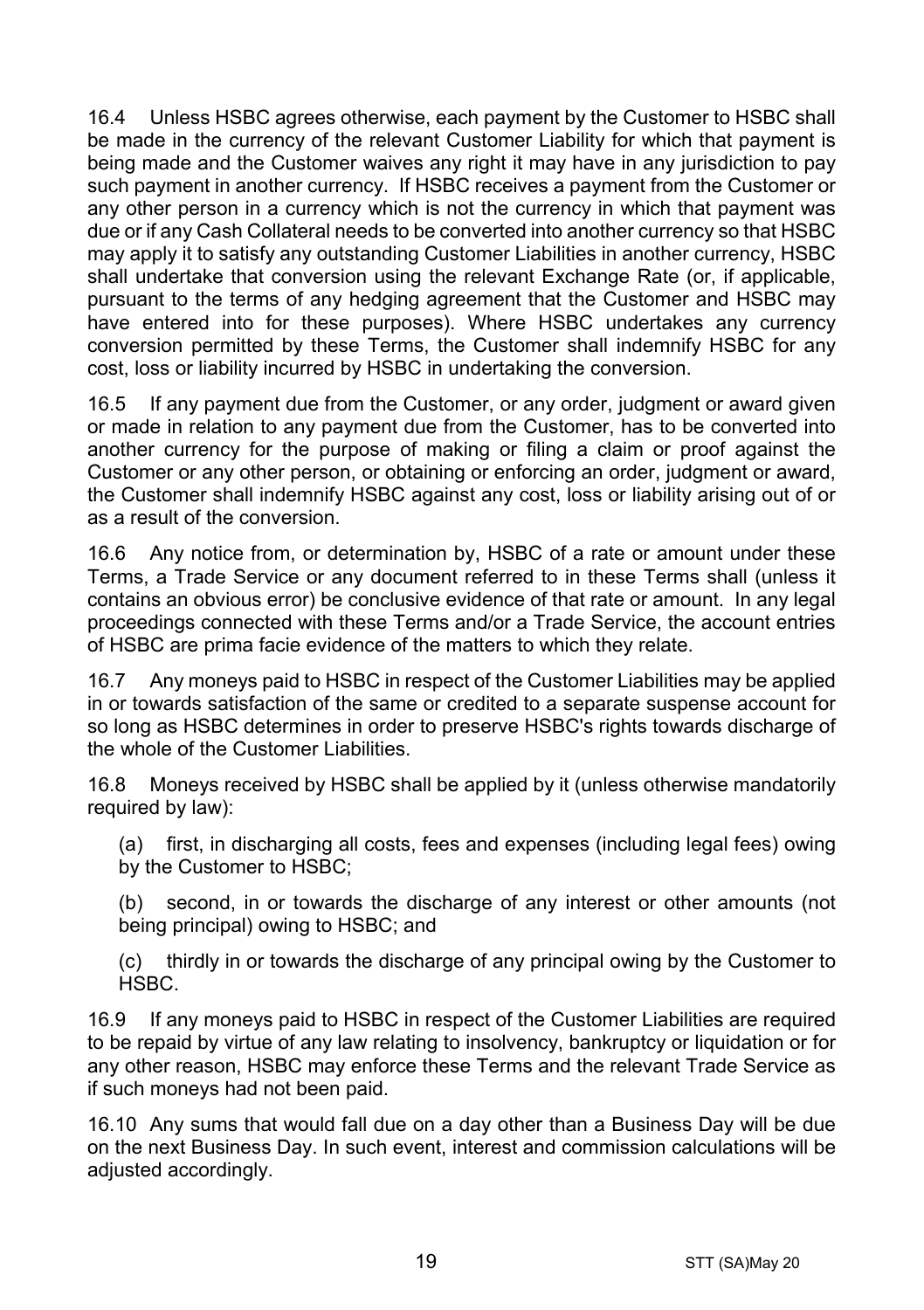16.11 If any amount to be paid by the Customer to HSBC in connection with a Trade Service is calculated by reference to a published benchmark interest rate (such as a central bank reference rate) and that rate is less than zero per cent at the time of calculation, such rate shall be deemed to be zero per cent.

# **SECTION 4 – REPRESENTATIONS, UNDERTAKINGS AND SANCTIONS**

## **17. REPRESENTATIONS AND WARRANTIES**

17.1 In addition to other representations and warranties made by the Customer to HSBC, the Customer represents and warrants to HSBC that:

(a) it is duly established and/or incorporated under the laws of its jurisdiction of establishment and/or incorporation (as applicable), is validly existing and has full power to carry on its business as now being conducted, to own its assets and to enter into and perform its obligations under these Terms, and shall promptly notify HSBC of any change to its constitution or existence;

(b) the obligations expressed to be assumed by it in these Terms and in each Trade Transaction which it may enter into from time to time are legal, valid, binding and enforceable obligations;

(c) all authorisations, consents, approvals, resolutions, licences, exemptions, filings, notarisations or registrations required or desirable to enable it lawfully to enter into, exercise its rights and comply with its obligations under these Terms and each Trade Transaction have been obtained or effected and are in full force and effect;

(d) these Terms and each Trade Transaction which it may from time to time enter into do not and will not conflict with its constitutional documents or any agreement or instrument binding upon it or any of its assets or constitute a default or termination event (however described) under any such agreement or instrument;

(e) each Trade Service requested by or for the Customer relates to a genuine Trade Transaction as described in the documents pertaining to such Trade Transaction and all documents and information (including in any Application) provided by the Customer to HSBC in relation to each Trade Service or these Terms is/are complete, accurate, genuine and valid;

(f) it has not taken any corporate action, or any other steps and no legal proceedings have been commenced for its liquidation, judicial management, receivership, or any similar or analogous proceedings or for the appointment of a receiver and manager, judicial manager, liquidator or similar officer of it or of all or any material part of its assets or revenues;

(g) any Documents, Goods or proceeds of sale in which HSBC has or is purported to have an interest are free from any security interest(s) and encumbrance(s) (other than in favour of HSBC) and the Customer is the sole and beneficial owner of any such Documents, Goods or proceeds of sale;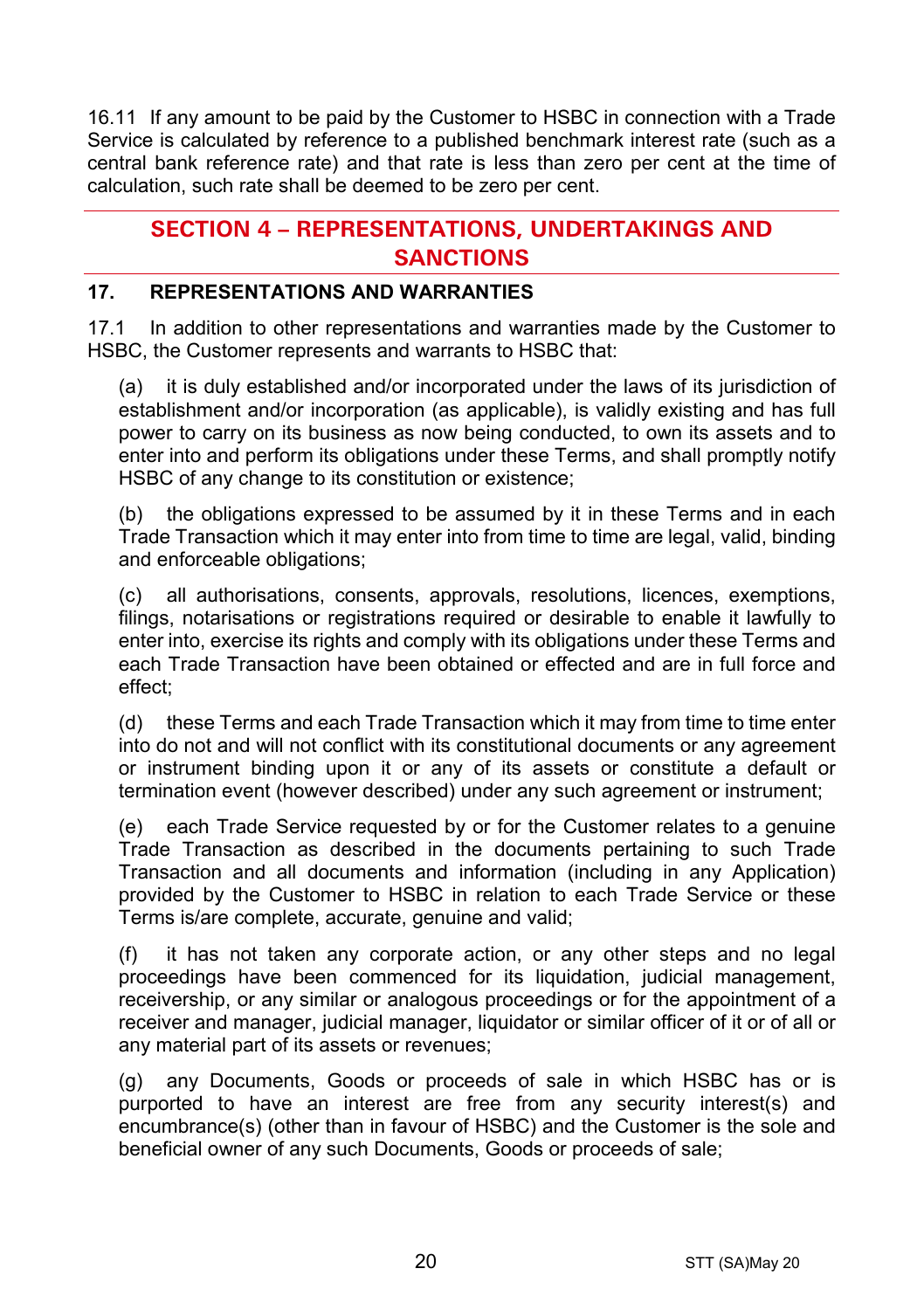(h) as at the date HSBC provides Finance to the Customer in respect of a Document or Documentary Credit, it is not aware of any dispute (actual, pending or threatened) in respect of that Document or Documentary Credit or the relevant Trade Transaction; and

(i) as at the date HSBC provides Finance to the Customer in respect of a Document or Documentary Credit or provides a Trade Finance Loan to the Customer, it has not received any financing in respect of that Document, Documentary Credit or the relevant Trade Transaction from any person other than HSBC.

17.2 All representations and warranties in these Terms are deemed to be made on each day (a) an Application is made and is being processed, (b) any Trade Service is outstanding and (c) any Customer Liabilities remain outstanding.

17.3 The Customer acknowledges that HSBC will rely on any representations and warranties made by the Customer including when HSBC assesses whether or not to provide a Trade Service to the Customer.

17.4 The Customer shall promptly notify HSBC on becoming aware of any representation or warranty becoming untrue, or the Customer being unable to make any representation or warranty when repeated.

#### **18. UNDERTAKINGS**

#### **General Undertakings**

18.1 The Customer shall at the request of HSBC:

(a) provide HSBC with such information concerning a Trade Transaction (including copies of sale contracts, purchase order and invoices), Documents and Goods and any proposed sale of Goods as HSBC may require and promptly notify HSBC if any Trade Transaction is cancelled or terminated for any reason or if any material dispute arises in respect of a Trade Transaction;

(b) provide HSBC with such information regarding the financial condition, assets and operations of the Customer and its affiliates as HSBC may reasonably require;

(c) provide HSBC with any information required by HSBC to satisfy its "*know your customer*" or similar identification procedures;

(d) keep HSBC informed of the whereabouts of the Goods and of any change in the condition, quality or quantity of the Goods;

(e) co-operate fully with HSBC and render to HSBC all assistance it requires in the collection and enforcement of any payments under or in connection with any Trade Service whether by legal proceedings or otherwise; and

(f) promptly do all such acts or execute all such documents at its own cost as HSBC may specify:

(i) for the purpose of the creation, perfection, protection or maintenance of any interest conferred or intended to be conferred on HSBC by, pursuant to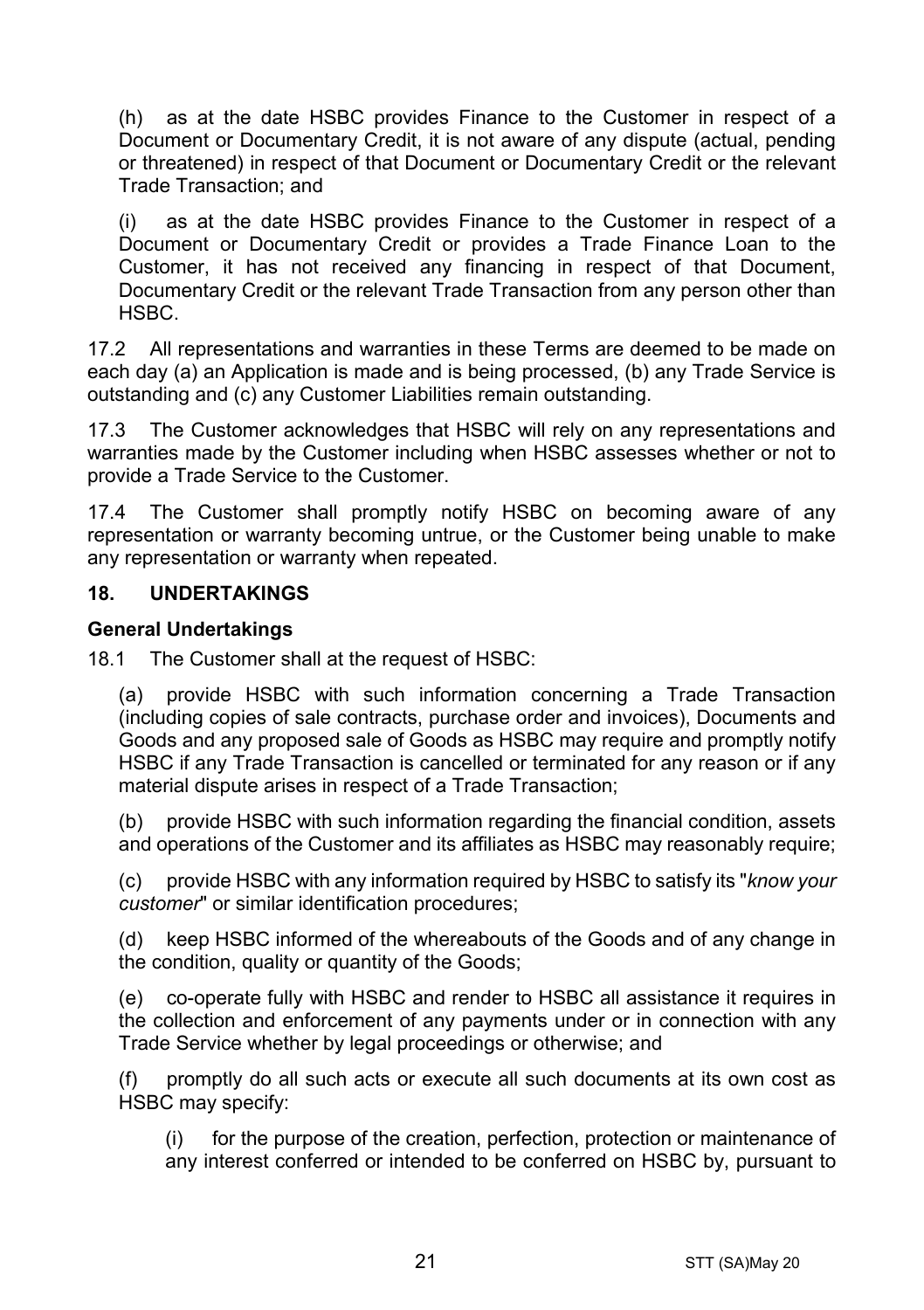or in connection with these Terms (including in respect of any Cash Collateral, Documents, Goods or sale proceeds);

(ii) for the exercise of any rights, powers and remedies of HSBC provided by, pursuant to or in connection with these Terms or by law; and

(iii) to facilitate the realisation by HSBC of any Documents or Goods in which HSBC is, or is intended to be, interested.

#### **Trade Service Undertakings**

18.2 The Customer shall, to the extent applicable to a Trade Service and/or where HSBC has or is purported to have an interest in the relevant Documentary Credit, Documents, Goods or proceeds of sale referred to:

(a) ensure that the Documentary Credit, Documents, Goods or proceeds of sale (as applicable) are free from any mortgage, charge, pledge, lien or other security interest, encumbrance or claim except for any trust, pledge or other form of security in favour of HSBC or which has been expressly permitted by HSBC;

(b) for so long as the Customer has title to the Goods or if as a condition to the Trade Service the Customer is required to procure the insurance of the Goods:

(i) insure the Goods for such value against such insurable risks as is stipulated in the relevant condition or, in the absence of any such condition, as is customary for those Goods;

(ii) promptly following (and in any event within ten days of) the date of the Application for the relevant Trade Service, provide to HSBC copies of the relevant insurance policies; and

(iii) promptly notify HSBC of any claims made on the relevant insurance policies and direct the insurer to pay to HSBC all insurance proceeds in respect of the Goods;

(c) if so requested by HSBC:

(i) promptly arrange for HSBC's interest in the Goods to be endorsed on any relevant insurance policy; and

(ii) promptly submit claims in respect of the Goods to relevant insurer;

(d) promptly pay to HSBC all insurance proceeds received by it in respect of the Goods and, pending payment, hold such proceeds on trust for HSBC (or, if a trust is not recognised and enforceable, hold to the order of HSBC);

(e) promptly endorse all Documents in favour of HSBC, deposit all Documents with HSBC or to its order and note in its records the interest of HSBC in all Documents and the Goods;

(f) promptly pay all freight, warehouse, dock, transit and other charges, rent and all other costs of and in connection with the Documents and/or Goods;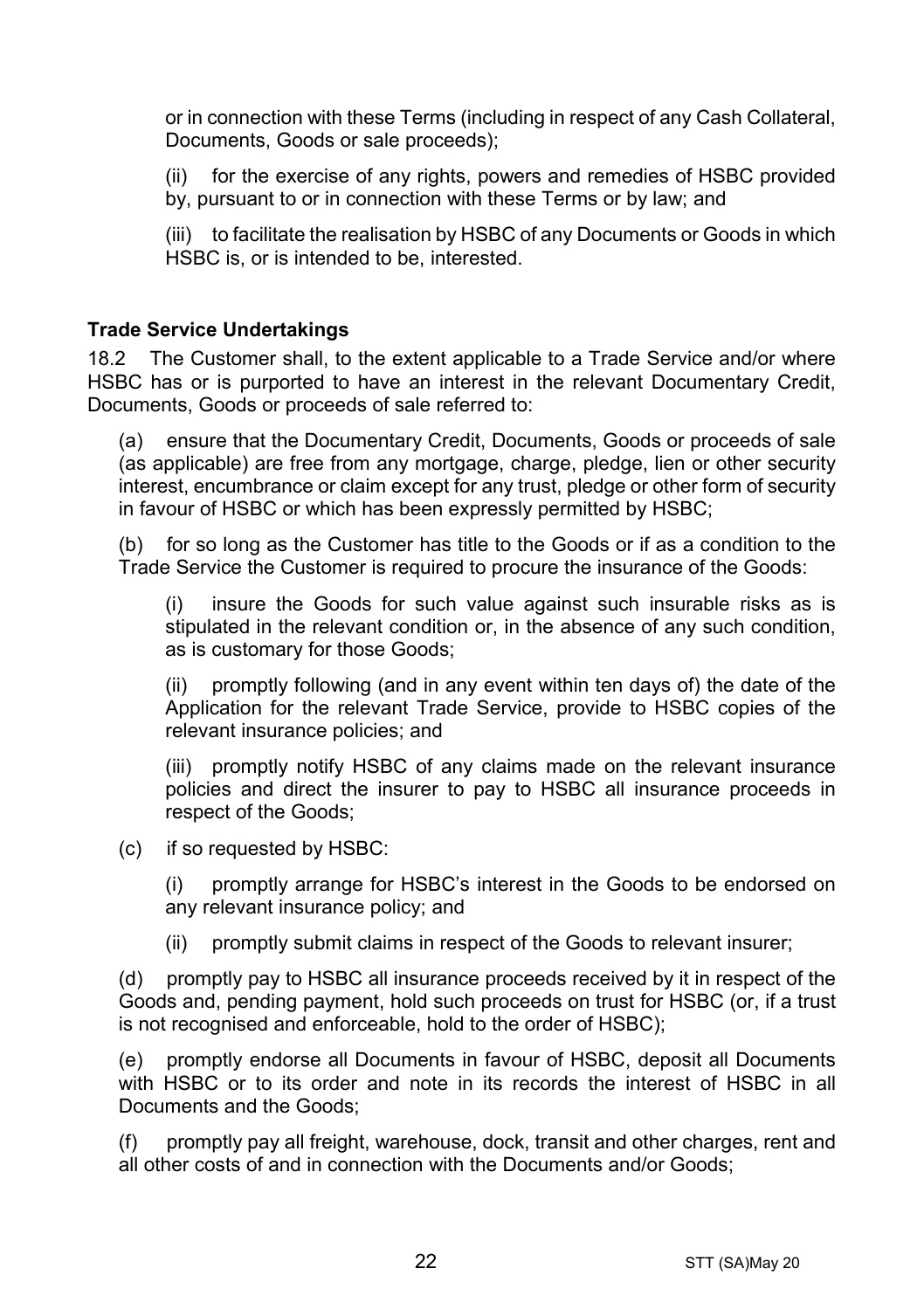(g) not permit the Goods to be processed or altered without the prior written consent of HSBC;

(h) not take any action, which might prejudice the value of the Goods or the effectiveness of any pledge or trust under these Terms;

(i) promptly inform HSBC of any event of which it becomes aware that may adversely affect the liability of a buyer to complete the purchase of the Goods or any change or deterioration in the state or quality or otherwise of the Goods;

(j) promptly inform HSBC if it becomes aware of any theft, fraud, illegal activity, loss, damage or other misuse of or in relation to any Goods or Documents;

(k) permit HSBC (or any delegate) access to any premises at which the Goods are stored or located for the purpose of inspecting, taking possession of, or otherwise protecting its interest in the Goods;

(l) not attempt to factor, transfer, sell, dispose of or otherwise deal with the Documents, Goods or proceeds of sale (as applicable), Documentary Credit (or any confirmation (whether given on a disclosed or undisclosed basis)), except as agreed between HSBC and the Customer from time to time in respect of the Trade Service(s) being provided;

(m) not present the Documents to any other bank, financial institution or similar type of financing entity or obtain any form of financing and/or borrowing in respect of the same Trade Transaction;

(n) not agree to any amendment to the Documentary Credit, SBLC or Document without the prior written consent of HSBC; and

(o) procure the prompt release of HSBC from any guarantee, indemnity or other commitment that HSBC may have provided in respect of the Documents or the Goods,

and HSBC (or any delegate) is authorised to take such steps and to make any payments, on behalf and at the cost of the Customer, to ship, collect, land, store, insure or inspect the Goods and/or to demand and collect any proceeds of sale.

#### **19. COMPLIANCE WITH LAWS AND SANCTIONS**

19.1 The Customer represents and warrants that:

(a) neither the Customer nor any of its subsidiaries, directors, officers, employees, agents, or affiliates is a person or entity that is, or is owned or controlled by any person or entity that is:

(i) the subject of any sanctions issued, administered or enforced by the US Department of the Treasury's Office of Foreign Assets Control, the US Department of State, the United Nations Security Council, the European Union, Her Majesty's Treasury, the Hong Kong Monetary Authority or any other sanction issuing or enforcement body that may be applicable to HSBC, the Customer, a Trade Service or a Trade Transaction (the **Sanctions**); or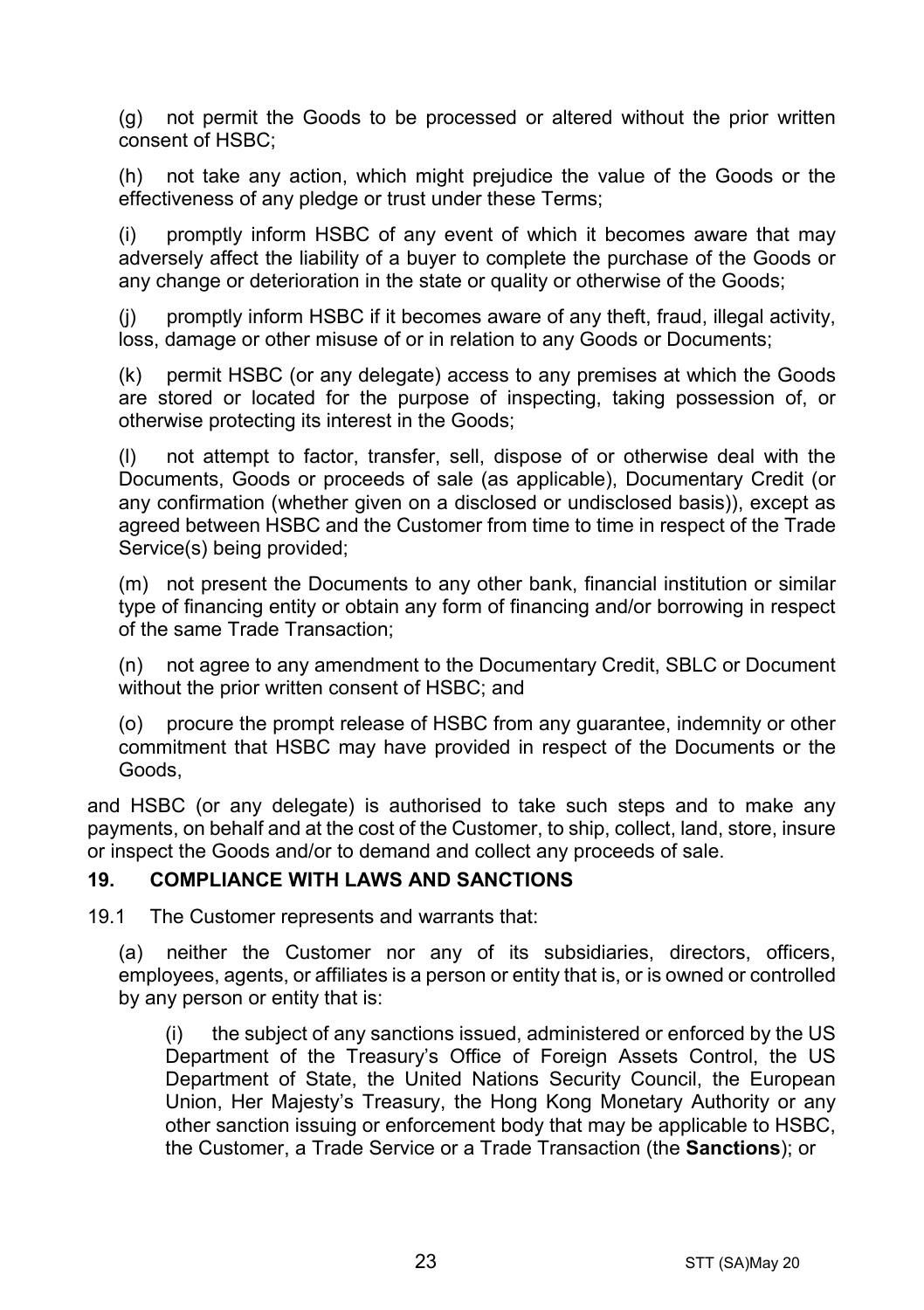(ii) located, organised or resident in a country or territory that is, or whose government is, the subject of Sanctions;

(b) any required import or export licenses applicable to each Trade Transaction have been obtained and, if the Customer is aware that HSBC may require an export license or other authorisation for the provision of the relevant Trade Service for the Customer, the Customer will notify HSBC prior to HSBC providing the Trade Service; and

(c) the Customer is compliant in all material respects with foreign and domestic laws and regulations pertaining to each jurisdiction in which it operates and to each Trade Transaction and the subject matter of such Trade Transaction including, if applicable, the shipment and financing of the goods described in such Trade Transaction or the associated documents.

19.2 The Customer acknowledges and agrees that:

(a) HSBC Group and its service providers are required to act in accordance with the laws and regulations of various jurisdictions, including those which relate to Sanctions, export controls and the prevention of money laundering, terrorist financing, bribery, corruption and tax evasion;

(b) at any time, HSBC may require the Customer to immediately provide to HSBC information related to any Trade Transaction, including the underlying contract or other documentation;

(c) HSBC may take, and may instruct other HSBC Group members to take, to the extent it is legally permitted to do so under the laws of its jurisdiction, any action (a **Compliance Action**) which it considers appropriate to act in accordance with Sanctions or domestic and foreign laws and regulations. Such Compliance Action may include:

(i) the interception and investigation of any payment, communication or instruction;

(ii) the making of further enquiries as to whether a person or entity is subject to any Sanctions or export control restrictions; and/or

- (iii) the refusal to:
	- (A) issue, renew, extend, transfer or assign a Trade Service;
	- (B) make payment of any Claim; or

(C) process a Trade Service or instruction that does not conform with Sanctions, export controls or domestic and foreign laws or regulations; and

(d) neither HSBC nor any HSBC Group member will be liable for any loss, damage, delay, or a failure of HSBC to perform its duties under these Terms or a Trade Service:

(i) arising out of or relating to any Compliance Action taken by HSBC, its service providers, or any HSBC Group member; and/or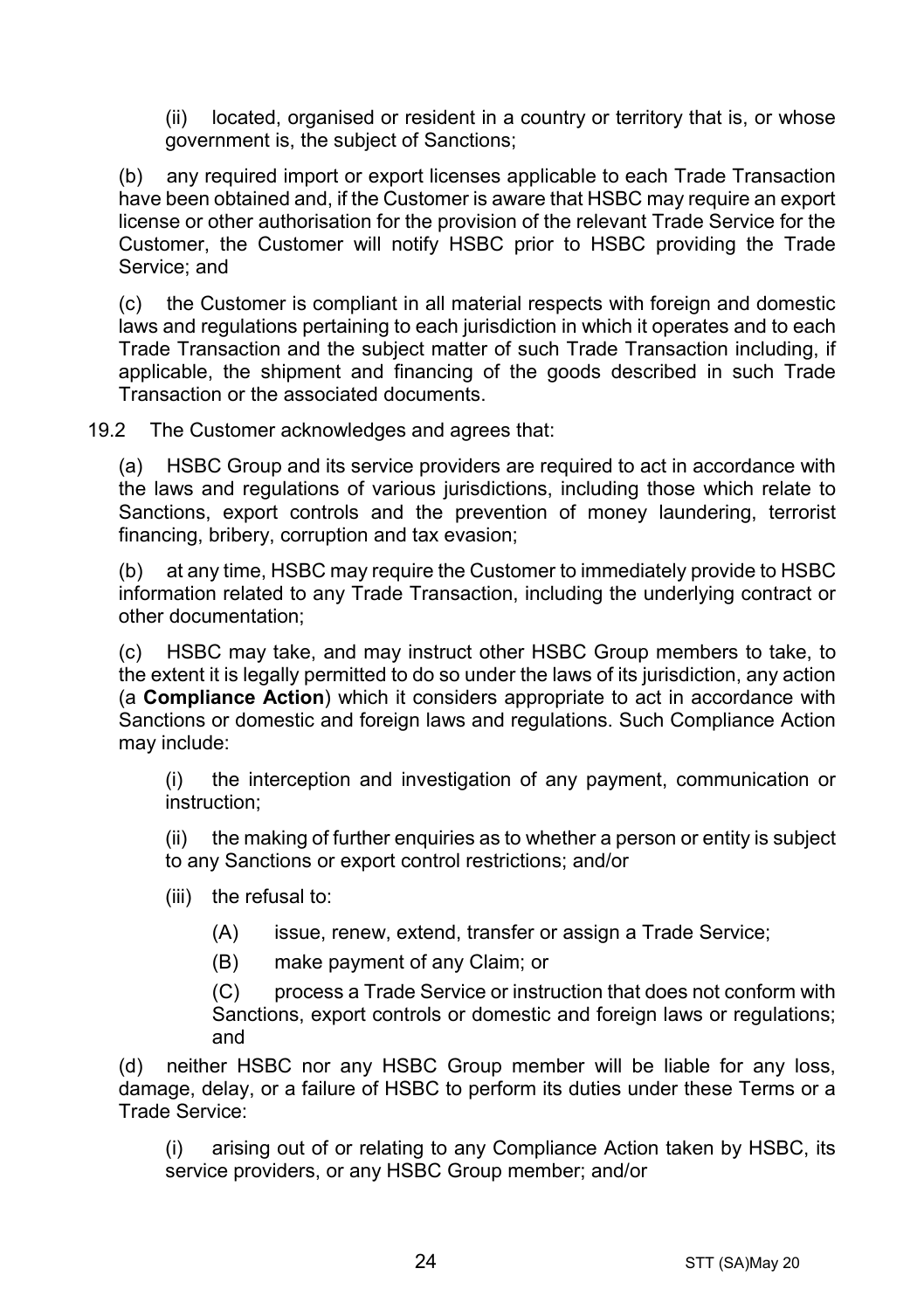(ii) being prevented from paying any Claim in respect of a Trade Service or sending or receiving any message or data or taking any other action in connection with any Trade Service because of an applicable law, regulation or ruling of any governmental agency.

# **SECTION 5 – INSTRUCTIONS AND ELECTRONIC PLATFORMS**

#### **20. INSTRUCTIONS**

20.1 HSBC is authorised to accept, act and rely upon, and treat as valid and accurate:

(a) all communications, demands and instructions (including any Applications) given or purporting to be given by the Customer to HSBC (an **Instruction**);

(b) all communications and any Claims made or purported to be made by any person; and

(c) any documents provided to HSBC,

including, in each case, those made or given by way of or through a Platform, email, facsimile, telecopier, telex, cable, telephone or such other electronic means (in each case, an Electronic Means) and is under no obligation to enquire as to the authorisation or validity of any such Instruction, communication, Claim or Document.

20.2 The Customer acknowledges and accepts the risk that communications, Instructions, Claims and documents sent to or from HSBC by Electronic Means may be intercepted, monitored, amended, corrupted, contain viruses or be otherwise interfered with by third parties and acknowledges and agrees that HSBC is not responsible or liable to the Customer or any other person for, and the Customer waives any and all claims in respect of, any Losses arising from the same.

20.3 If the Customer communicates, gives an Instruction, makes a Claim or sends a document by Electronic Means, or instructs HSBC to permit a beneficiary or any other person to do the same, the Customer shall indemnify, and hold HSBC harmless from and against, any and all Losses that HSBC may incur (including in respect of any payment made where the relevant Instruction or Claim was unauthorised).

20.4 Where the Customer has made an Application for any Trade Service to be provided for the benefit of an affiliate of the Customer:

(a) the Customer agrees (and will procure the concurrent written agreement of its affiliate) that HSBC has no obligation to obtain instructions from the affiliate and HSBC can deal solely with the Customer on behalf of the affiliate;

(b) the definition of "Trade Transaction" shall be construed to refer to such affiliate rather than the Customer, and the definitions of "Documents" and "Goods" shall be construed accordingly;

(c) references in these Terms to the Customer presenting, handling, disposing, transferring, dealing with or using (however so described) the relevant Documents, Goods or proceeds of sale shall include the affiliate undertaking any such action;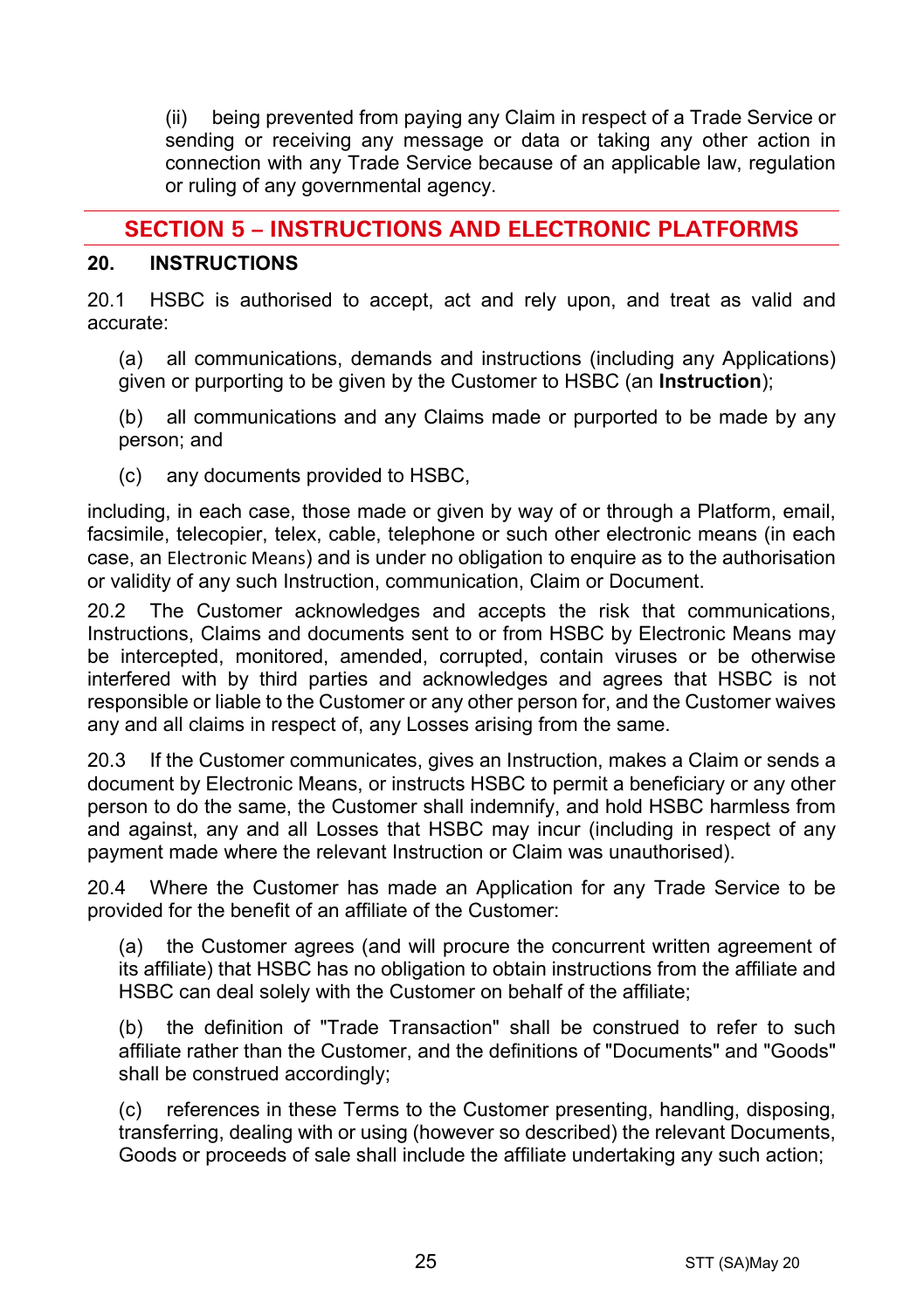(d) the Customer shall procure that the affiliate complies with all undertakings in these Terms in respect of the relevant Trade Transaction, Documents, Goods and proceeds of sale; and

(e) each representation in these Terms made by the Customer shall be made by the Customer for itself and on behalf of the affiliate or, where it can only be made in respect of the affiliate (due to factual circumstances), by the Customer for and on behalf of the affiliate.

20.5 HSBC has no obligation to:

(a) verify the identity or authority of any person communicating, giving an Instruction, making a Claim or providing a document by Electronic Means**;**

(b) verify the authenticity of any signature(s) (whether electronic or otherwise) on any communication made, Instruction given, Claim made or document provided by Electronic Means; or

(c) seek the Customer's prior approval before acting on any communication made, Instruction given, Claim made or document provided by Electronic Means,

however HSBC may, in its absolute discretion, take steps to ascertain the validity, authenticity and origin of any communication, Instruction, Claim or document (including requiring telephone verification of any Instructions) and take any steps that may be mandated by an External Provider and may, where it is unable to ascertain the validity, authority or origin of any communication, Instruction, Claim or document, delay or refuse to act upon any communication, Instruction, Claim or document or suspend or terminate any Trade Service at any time.

#### **21. PLATFORMS**

21.1 The Customer acknowledges and agrees that:

(a) HSBC may rely on External Providers to provide Platforms so that HSBC can perform its obligations under these Terms (or any other applicable terms and conditions) and provide Trade Services;

(b) External Providers are independent from HSBC and may independently charge the Customer fees for use of their Platform and those fees are the sole responsibility of the Customer;

(c) HSBC's obligations under these Terms and any Trade Service shall be subject to HSBC's rights under External Terms and Conditions and the availability of any Platform provided by such External Providers;

(d) HSBC has no obligation to inform the Customer of, or provide the Customer with, any External Terms and Conditions;

(e) HSBC has no control over the electronic processes used by a Platform provided by an External Provider to process, handle and/or send data or messages;

(f) it shall inform HSBC of all External Terms and Conditions applicable to or any charges imposed by any Platform which it uses (or intends to use) in respect of any Trade Service and shall promptly notify HSBC of any changes; and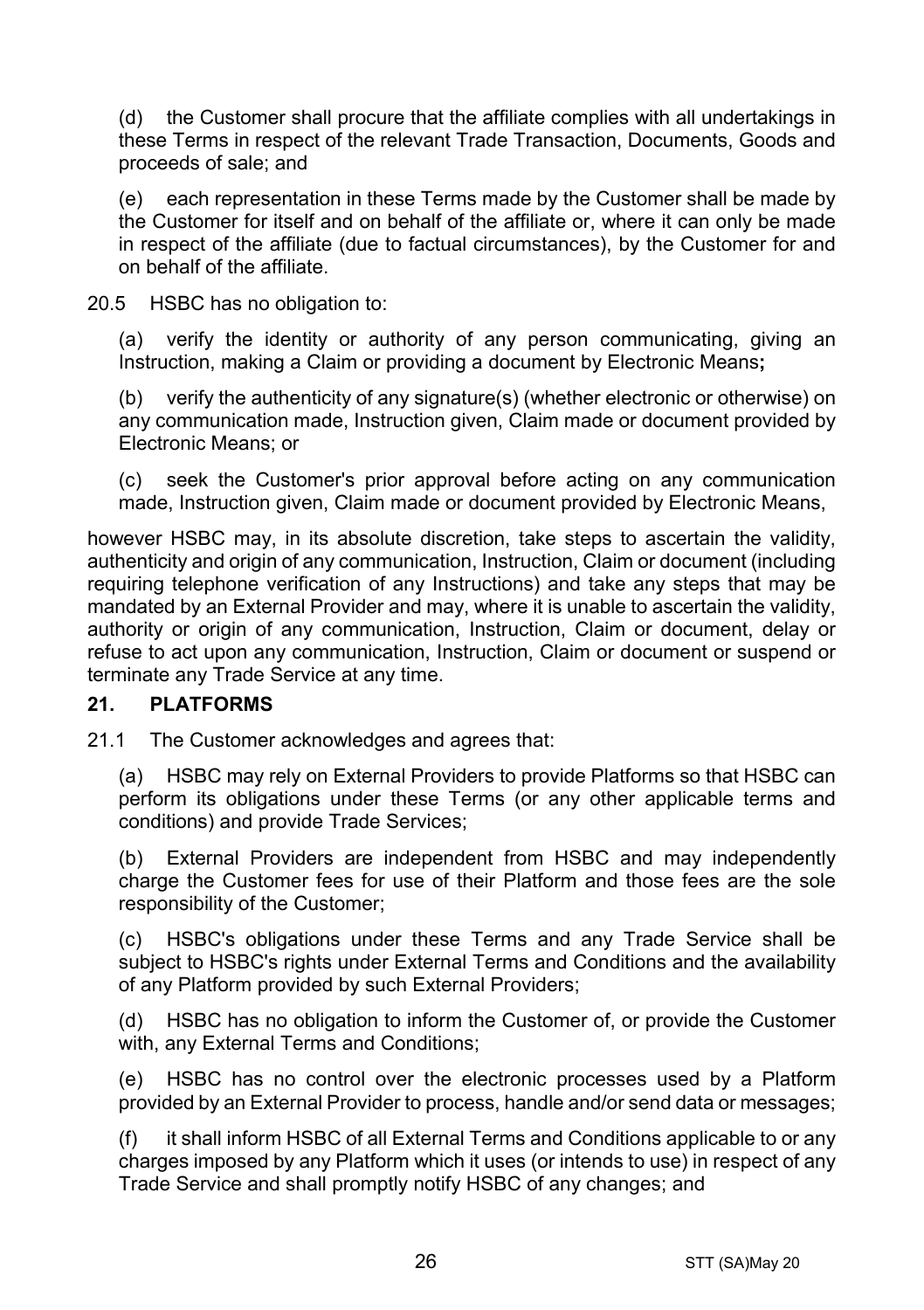(g) it shall promptly provide all information concerning any Platform used by the Customer that HSBC may reasonably request.

21.2 HSBC assumes no liability or responsibility to the Customer or to any other person for any loss or damage that is suffered or incurred as a result of:

(a) the unavailability of any Platform to the Customer, HSBC or any other person for any reason whatsoever; or

(b) the Customer's use of or connection with any Platform, any External Provider or the services provided by HSBC or any External Provider to the Customer involving any Platform.

#### 21.3 The Customer:

(a) shall comply with all security procedures of HSBC and each External Provider and any other reasonable requests HSBC or any External Provider may issue to the Customer regarding the security of any Platform, including instructions on steps to remedy any breach of security; and

(b) acknowledges and agrees that it is the Customer's responsibility to set up, maintain and regularly review all security arrangements concerning access to and use of each Platform and information stored on the Customer's computing and communications systems, and confirms that it has assessed the security arrangements of each Platform and has determined that they are adequate to protect the Customer's interests;

(c) shall take all reasonable precautions to prevent fraudulent or unauthorised use of or access to each Platform;

(d) shall ensure that neither the Customer nor its employees do anything which may result in the security of any Platform or the systems or security of HSBC being compromised; and

(e) shall notify HSBC, as soon as reasonably possible upon becoming aware, of any actual or attempted unauthorised access to any Platform or any unauthorised transaction or attempt to execute an unauthorised Instruction. This notification must be by telephone but must be followed by written notice within forty-eight hours of the telephone call.

# **SECTION 6 - OTHER**

## **22. LIMITATION ON LIABILITY**

22.1 Neither HSBC nor any other HSBC Group member shall be liable for any loss, damages, payments, demands, claims, expenses or costs suffered or incurred by the Customer (or any of its affiliates) arising from or in connection with these Terms or any Trade Service other than where such loss, damage, payment, demand, claim, expense or cost arises as a direct result of HSBC's or such other HSBC Group member's gross negligence or wilful misconduct.

22.2 Notwithstanding Clause 22.1, in no circumstance whatsoever will HSBC or any HSBC Group member be liable to the Customer (or any of its affiliates) for: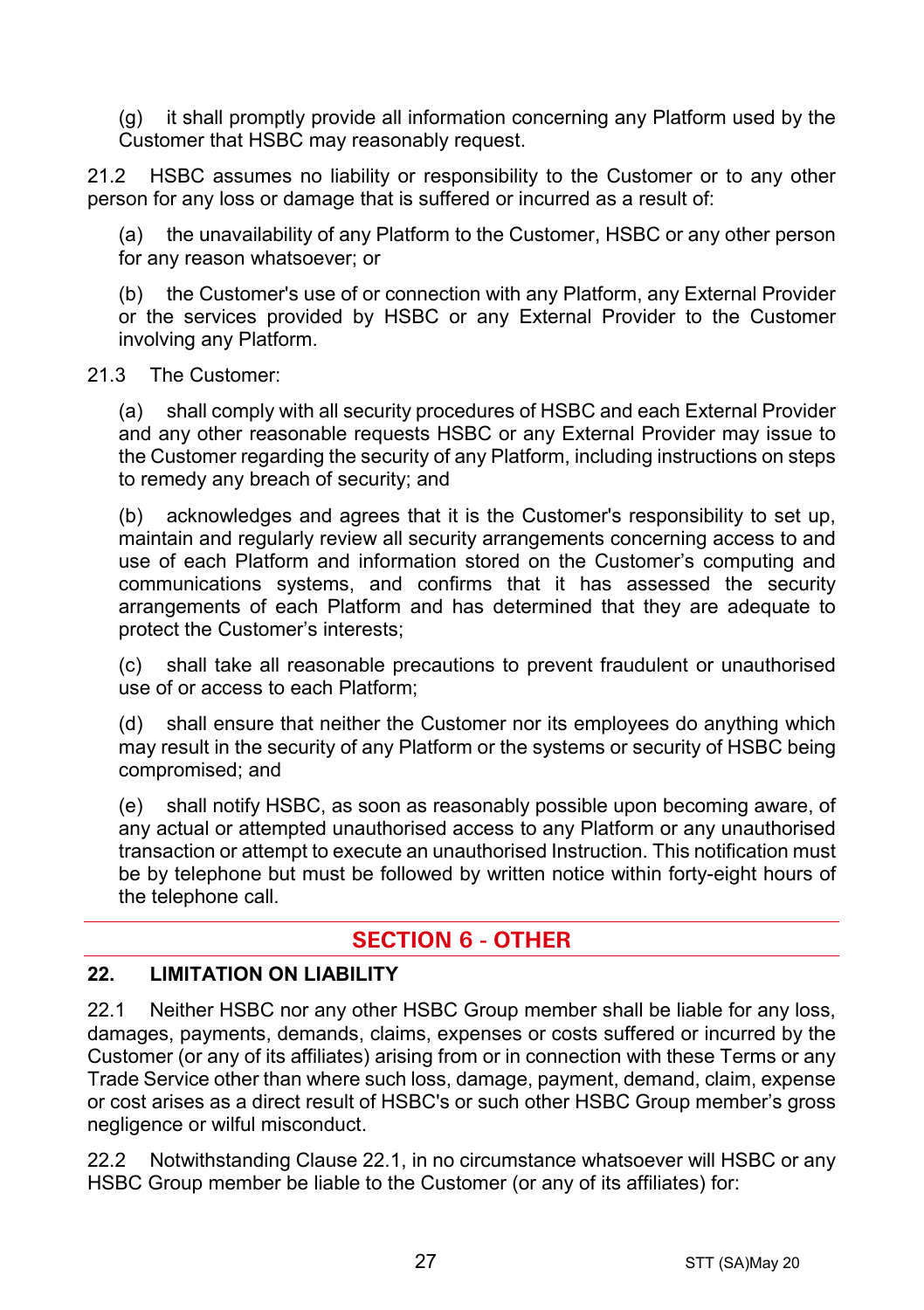- (a) any loss of business, profits or data; or
- (b) indirect, consequential or special loss or damage,

whether or not HSBC or any HSBC Group member has been advised of the possibility of such loss or damage.

22.3 Without limiting Clauses 22.1 and 22.2, HSBC shall not be responsible or liable for, and the Customer waives all claims against HSBC in respect of:

(a) any act, omission, loss or delay relating to forwarding documents or payments to any person or correspondent bank, or any suspense, act, omission, insolvency or bankruptcy of any correspondent bank;

(b) any delay and/or loss in transit of any messages, letters or documents sent by mail, as an electronic communication, through a Platform or a telecommunication channel, or for any delay, mutilation or other errors arising in the transmission or delivery of any communications by third parties and the Customer acknowledges that, notwithstanding any contrary instruction, HSBC may send a document by any method that it considers appropriate;

(c) any delay in performing or failure to perform any of its obligations under these Terms due to any cause beyond its reasonable control, including, but not limited to, the failure, malfunction or unavailability of telecommunications, data communications and computer systems and services over which HSBC has no control, war, hostilities, invasion, civil unrest, strikes, lock-outs or other industrial action or trade disputes (whether involving HSBC's employees or any other person) or any law or government order (whether or not having the force of law);

(d) any failure by HSBC to pay a Claim or other HSBC's act or failure to act because of any domestic or foreign law, regulation, ruling or interpretation of any domestic or foreign court or governmental agency;

(e) the form, sufficiency, correctness, genuineness, authority of any person signing or endorsing (including any person making presentations, demands, giving Instructions (including by Electronic Means) to HSBC purportedly on the authority of the Customer or a beneficiary), falsification, or the legal effect of, any documents if such documents on their face reasonably appear to be in order;

(f) the source, accuracy, validity, authenticity, falsification or legal effect of any data, documents or statements made, presented or received from any Platform or any party to a Trade Transaction, any related documents, or the description, quantity, weight, quality, condition, packing, delivery, value or existence of the goods, services or other performance to which such data, documents or statements relates, or for the good faith or acts or omissions, solvency, performance or standing of any party to a Trade Transaction, the consignor, carrier, forwarder, consignee, insurer of the goods, or any other person;

(g) any improper acts of the beneficiary, including breach of contract in respect of a Trade Transaction, in which circumstances the Customer shall assume and undertake all such risks; and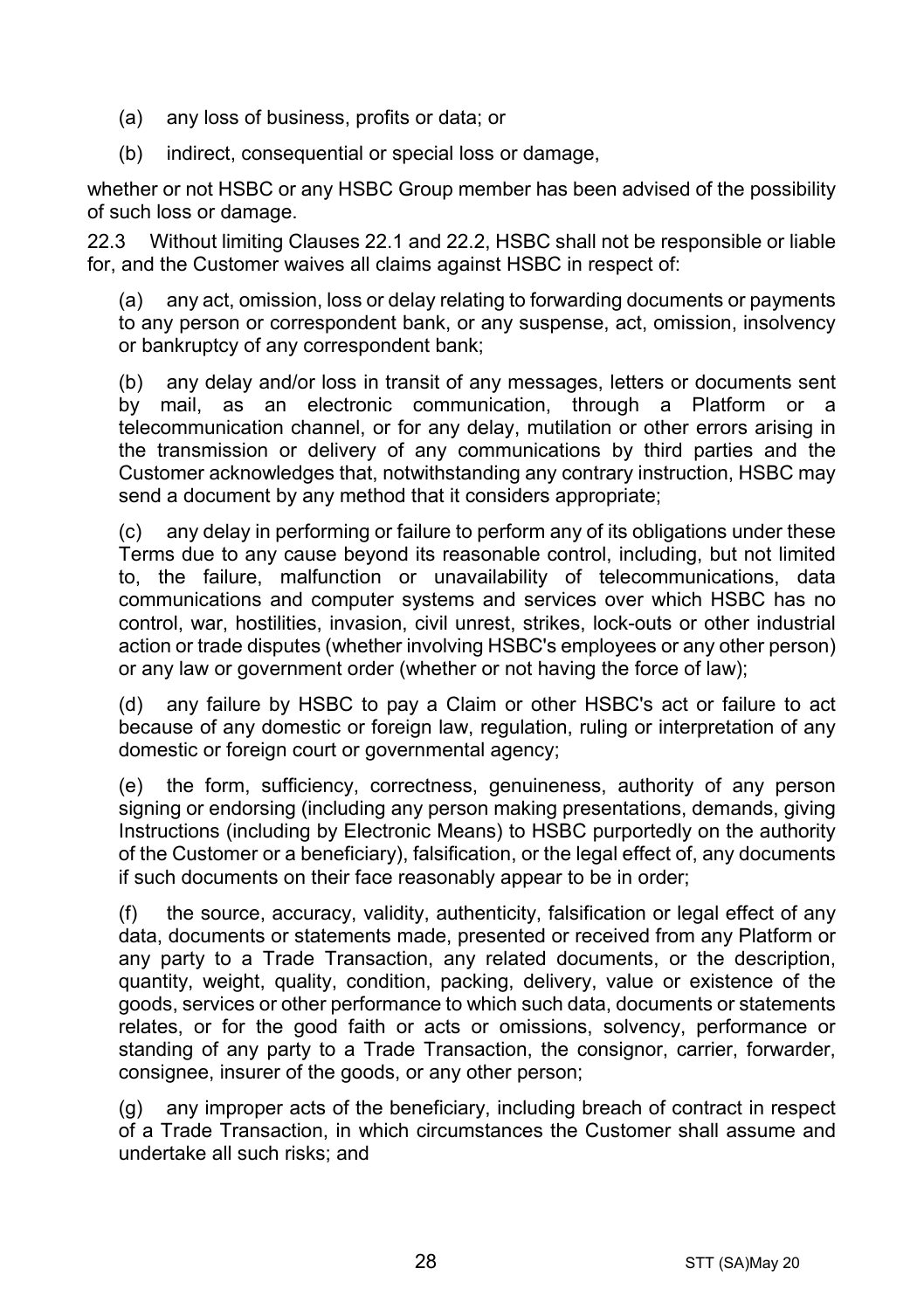(h) the Customer acting or relying on any advice received from HSBC whether or not such advice was requested by the Customer.

22.4 If HSBC uses the services of another party, correspondent bank, agent or Platform for the purposes of issuing an Instrument or Documentary Credit, making payment, handling Goods or Documents or for any other purpose to support the services contemplated by these Terms, HSBC shall do so for the Customer's account and at the Customer's risk and HSBC shall assume no liability or responsibility should any instructions which HSBC gives to any such other party not be carried out even if the choice of such other party was HSBC's. Additionally, HSBC shall not be liable for any act, failure to act, default, suspension, bankruptcy or insolvency of such other party.

22.5 Where HSBC performs a review of any Document at the request of the Customer, such review is indicative only and not final or conclusive and HSBC shall not be responsible or liable for, and the Customer waives all claims against HSBC in respect of, an omission by or failure of HSBC to identify any discrepancies during any such review.

22.6 Where HSBC agrees to advise a Documentary Credit or any Instrument which is not issued by a bank or present any Document in respect of, or otherwise handle, such Documentary Credit or Instrument, the Customer acknowledges and agrees that:

(a) such Documentary Credit or Instrument may not be an independent third party undertaking and may not quarantee payment by the issuer or applicant;

(b) the applicable ICC Rules may not address, cover or extend to such type of Documentary Credit or Instrument;

(c) HSBC may not be able to pursue the issuer for payment in the same manner as it would be able to in respect of a Documentary Credit or Instrument issued by a bank; and

(d) the Customer should seek independent legal advice,

and the Customer assumes all such risks and waives all claims against HSBC for losses, damages, costs, fees, claims, actions or demands with respect to such Documentary Credit or Instrument including any claims that HSBC failed to alert the Customer that it was advising such type of Documentary Credit or Instrument, failed to pay such Documentary Credit or Instrument in the manner of a Documentary Credit or Instrument issued by a bank, or failed to collect payment from the issuer of such Documentary Credit or Instrument.

22.7 Subject to the provisions above, where any liability of HSBC or any HSBC Group member to the Customer (or any of its affiliates) arises under these Terms or in connection with any Trade Service, such liability shall not exceed USD 1,000,000 in aggregate in any calendar year.

#### **23. DISCLOSURE, CONFIDENTIALITY AND PRIVACY**

23.1 Without limiting any other terms between the Customer and HSBC or any HSBC Group member, HSBC is authorised: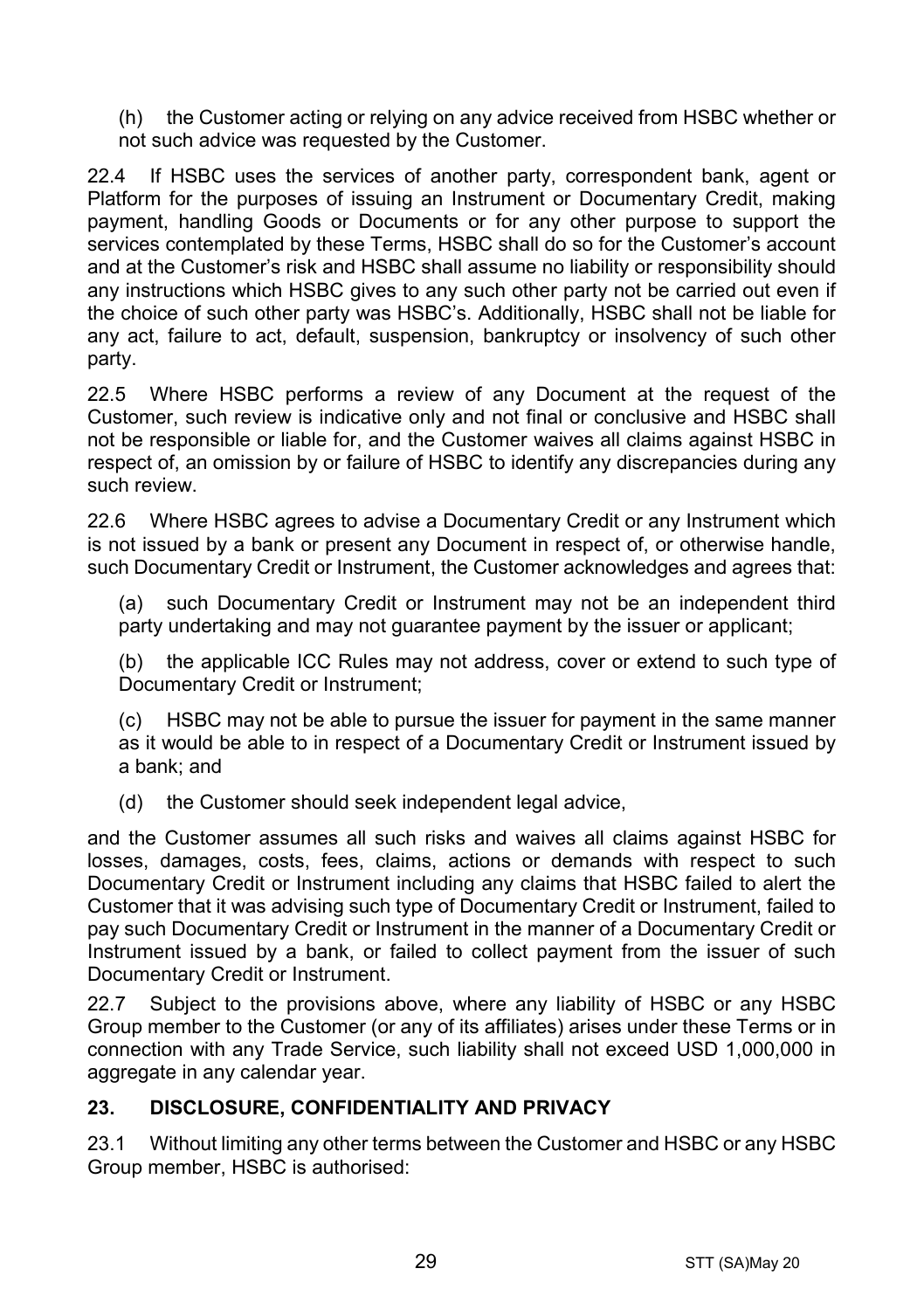(a) to appoint any other person as its correspondent, nominee or agent in connection with these Terms and any Trade Service and HSBC may delegate any of its powers under these Terms or a Trade Service to such person;

(b) to notify any other person of its interest in any Documents, Goods or proceeds of sale; and

(c) to transfer and disclose any Customer Information to the following recipients (who may also process, transfer and disclose such Customer Information):

(i) any HSBC Group member and any of its or their officers, directors, employees, professional advisors, insurers, brokers, auditors, partners, subcontractors, correspondents, nominees, agents, delegates, service providers (including External Providers and Platforms) and associates;

(ii) any Authorities;

(iii) anyone acting on the Customer's behalf, payment recipients, beneficiaries, account nominees, intermediary, correspondent and agent banks, clearing houses, clearing or settlement systems, market counterparties, upstream withholding agents, swap or trade repositories, stock exchanges, and companies in which the Customer has an interest in securities (where such securities are held by HSBC for the Customer);

(iv) any person or entity who acquires (or may acquire) an interest in or assumes (or may assume) risk in or in connection with any Trade Service;

(v) any other financial institutions, credit reference agencies or credit bureaus, for obtaining or providing credit references; and/or

(vi) any person or entity in connection with any HSBC Group business transfer, disposal, merger or acquisition, wherever located, including in jurisdictions which do not have data protection laws that provide the same level of protection as the jurisdiction in which the Trade Service is supplied,

including where the recipient of any such appointment, notification, transfer or disclosure is located outside of the relevant Governing Jurisdiction.

23.2 HSBC will not be liable for the acts or omissions of any External Provider as to the collection, use or disclosure by that External Provider of Customer Information.

23.3 Where the Customer has given HSBC information about natural persons (such as authorised signatories), the Customer confirms that those natural persons have authorised the Customer to do so (and to receive any data protection notices on their behalf) and have consented to HSBC's collection, use, storage, processing, transfer and disclosure of their Personal Data and data for the purpose of HSBC carrying out any action contemplated by these Terms or providing a Trade Service to or for the Customer.

23.4 The Customer shall ensure that any information that the Customer asks HSBC to forward to third parties is complete, accurate and will not give rise to any claim against HSBC (including any claim in defamation, in relation to privacy, banking secrecy or data protection or for infringement of any other third party rights) and the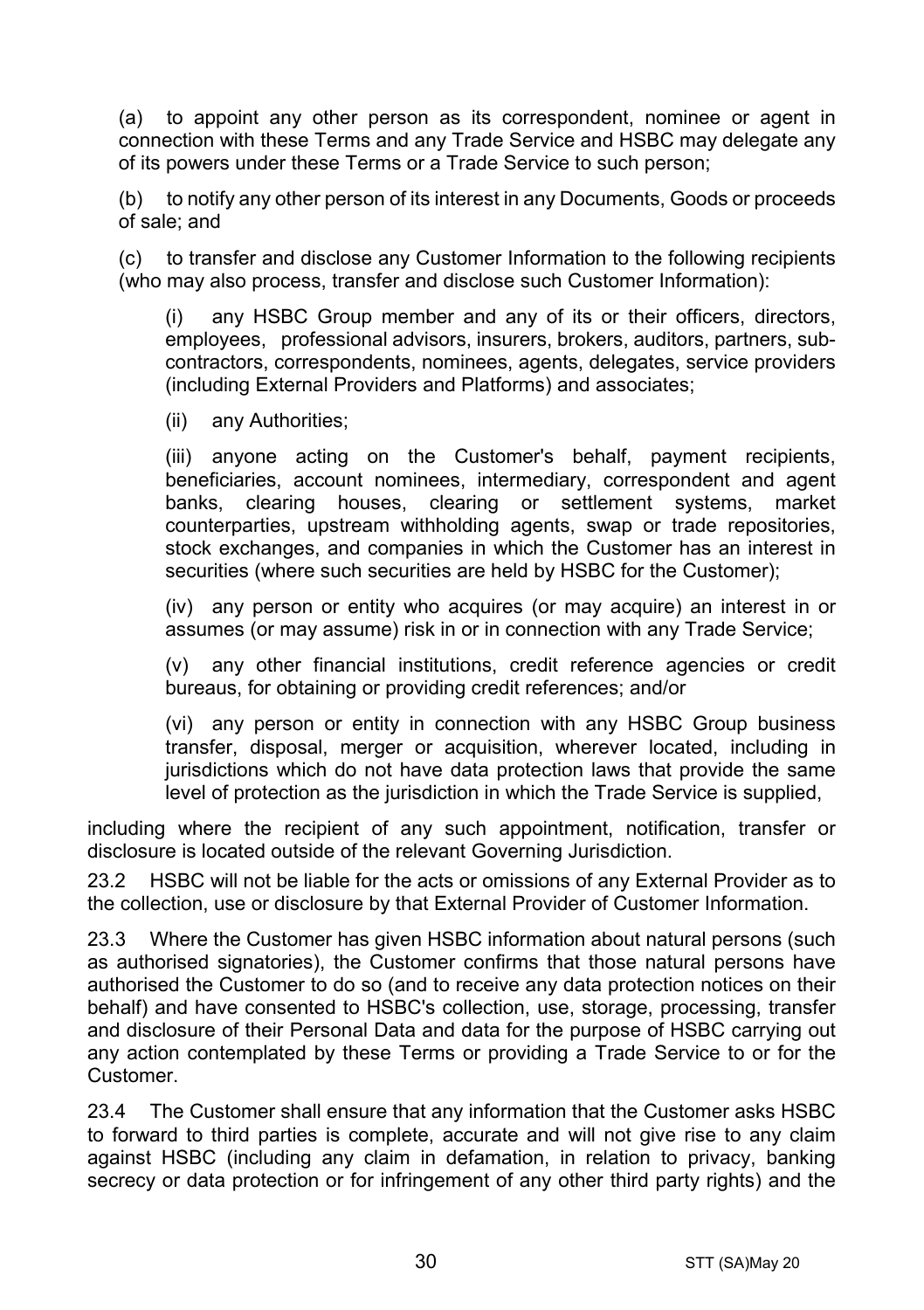Customer confirms and represents that it has obtained the requisite consent and/or waiver (where required) for HSBC to forward such information.

## **24. MISCELLANEOUS**

24.1 Other than a Trade Service which has been provided on an irrevocable or committed basis, HSBC may at any time withdraw a Trade Service or refuse to provide a Trade Service in its absolute discretion.

24.2 Any waiver, release or consent by HSBC under or in respect of these Terms or a Trade Service will only be effective if made in writing (which may be made through a Platform).

24.3 HSBC may at any time change these Terms by providing the Customer with at least 30 days' written notice and any Trade Service requested on or after the effective date in such notice shall be subject to the amended Terms.

24.4 HSBC is authorised to take such steps and to make such payments as it considers necessary, at the cost of the Customer, to remedy any default by the Customer in respect of its obligations under these Terms or any Trade Service.

24.5 Neither HSBC's failure to exercise, nor HSBC's delay in exercising, any of its rights or remedies under these Terms or in respect of a Trade Service shall operate as a waiver of any such right or remedy, nor shall any single or partial exercise of any right or remedy prevent any further or other exercise of any other right or remedy.

24.6 The Customer may not assign or transfer any of its rights or obligations under these Terms or a Trade Service. HSBC may assign, transfer or create security over any of its rights under or in respect of these Terms or a Trade Service without restriction or notice.

24.7 Without prejudice to Clause 20 (*INSTRUCTIONS*), any notices by the Customer in connection with these Terms or a Trade Service must be given to HSBC in writing at the address of HSBC most recently advised by HSBC to the Customer. HSBC may give notice to the Customer in person, by telephone or facsimile, by post, through a Platform or, if agreed by the Customer, through another electronic channel at the address or number most recently notified by the Customer to HSBC. A notice sent by post will be deemed to have been received 7 calendar days after posting if within the same country, or 15 calendar days after posting if cross border.

24.8 Each of the provisions of these Terms is severable and distinct from the others and, if one or more of such provisions is or becomes illegal, invalid or unenforceable, the remaining provisions shall not be affected in any way.

24.9 If the Customer includes two or more persons, the obligations and liabilities of these persons under or in respect of a Trade Service and these Terms shall be joint and several.

24.10 Nothing in these Terms shall be deemed to create any partnership, joint venture or relationship of principal and agent between HSBC and the Customer or create or give rise to any fiduciary relationship of any nature.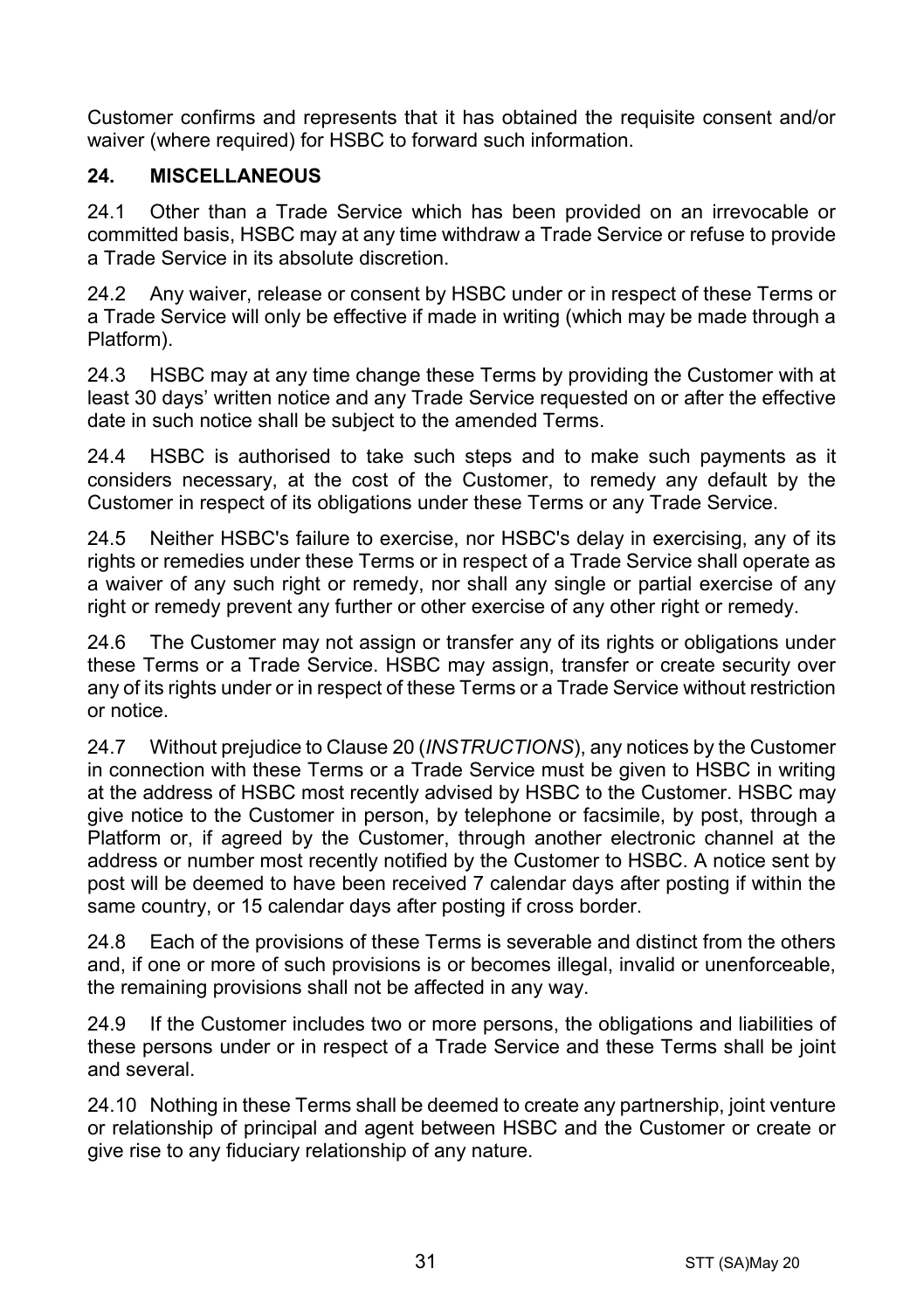24.11 To the extent permitted by the laws of the Governing Jurisdiction, the Customer irrevocably waives any right of sovereign immunity from suit, jurisdiction or adjudication (including in respect of pre-judgement interim relief and execution of any judgement) that it may have in the Governing Jurisdiction or otherwise, whether that immunity relates to itself or to any commercial or non-commercial assets (including land, bank accounts or other assets held in the name of a diplomatic mission or otherwise or belonging to the Customer's central bank or other monetary authority).

24.12 These Terms are for the benefit of the Customer, HSBC and each HSBC Group member, and are not intended to benefit any other third party or be enforceable by any other third party. Any rights of HSBC to bring to an end or change these Terms or any contract to which they form part are not subject to the consent of any other third party.

# **25. GOVERNING LAW AND JURISDICTION**

25.1 For the purposes of a Trade Service:

(a) that Trade Service and these Terms will be governed by the laws of the Governing Jurisdiction; and

(b) the courts of the Governing Jurisdiction shall have non-exclusive jurisdiction to settle any disputes that may arise out of, or in connection with, that Trade Service and these Terms, their interpretation or any non-contractual obligations arising from or connected with them.

25.2 If a process agent is specified in an Application or Facility Agreement in respect of a Trade Service, service of any legal process on the person whose name and address is specified in such Application or Facility Agreement shall constitute service on the Customer.

25.3 If no process agent has been appointed by the Customer, upon request from HSBC the Customer will, within five Business Days, appoint a process agent (with an office in the Governing Jurisdiction) for service of all legal process relating to these Terms and the relevant Trade Service on the Customer and the Customer will notify the process agent's address to HSBC. If the Customer does not do this, HSBC may appoint a process agent on the Customer's behalf and at its expense and shall, as soon as practicable, notify the Customer of such appointment.

# **SECTION 7 – DEFINITIONS AND INTERPRETATION**

#### **26. DEFINITIONS AND INTERPRETATION**

26.1 In these Terms:

**Application** means an application, instruction or request by the Customer for a Trade Service (whether for itself or for another person) using an application form, or pursuant to the terms of a Facility Agreement or made using a Platform.

**Authorities** includes any judicial, administrative, public or regulatory body (including any self-regulatory body), any government, any tax authority, any securities or futures exchange, any court, any central bank or law enforcement body, or any of their agents, with jurisdiction (direct or indirect) over any part of the HSBC Group at any time.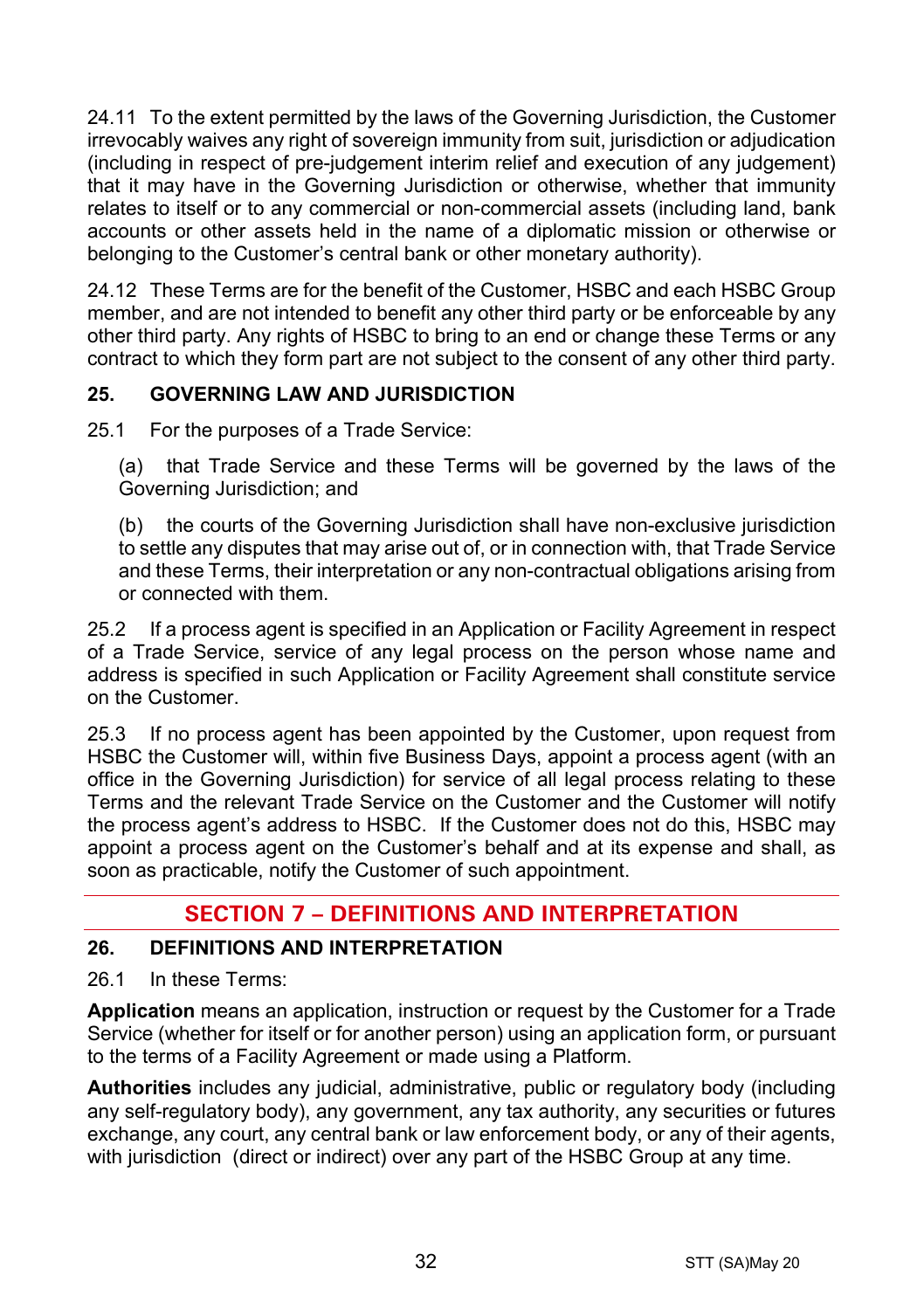**Back-to-Back Documentary Credit** has the meaning given to it in Clause 3.14 (*DOCUMENTARY CREDITS*).

**Business Day** means, in respect of a Trade Service, a day on which banks are open for general business in the Governing Jurisdiction.

**Cash Collateral** has the meaning given to it in Clause 10 (*CASH COLLATERAL*).

**Claim** means any demand, request for payment or for acceptance and payment, claim, presentation or drawing made in respect of a Trade Service by a beneficiary, the Customer or any other person.

**Collection** means a collection transaction in respect of the handling of Documents where HSBC may act as either a remitting bank, collecting bank or presenting bank.

**Compliance Action** has the meaning given to it in Clause 19 (*COMPLIANCE WITH LAWS AND SANCTIONS*).

**Country Conditions** means HSBC's additional terms and conditions for the country in which the HSBC entity providing the relevant Trade Service is located.

**Customer** means the person who requests the relevant Trade Service and with whom HSBC contracts with respect to the provision of that Trade Service (and, without limitation, as may be specified in the relevant Application). If HSBC provides a Trade Service to a person that is not a customer of HSBC, references in these Terms to the "Customer" shall apply to that person even though that person is not a customer of HSBC.

**Customer Information** means any Personal Data, confidential information, and/or Tax Information (including accompanying statements, waivers and consents) of either the Customer, or a person or entity whose information (including any Personal Data or Tax Information) which the Customer provides, or which is provided on the Customer's behalf, to any HSBC Group member in connection with the provision of any Trade Service.

**Customer Liabilities** means at any time:

(a) all liabilities of the Customer to HSBC or any HSBC Group member (including arising under or in connection with any Trade Service and these Terms) incurred in any currency and in any capacity and whether present or future, actual or contingent, direct or indirect, or incurred alone or jointly with any other person;

(b) interest on such liabilities (both before and after any demand or judgment) to the date on which HSBC or any such HSBC Group member receives payment, at the rates payable by the Customer or which would have been payable but for any circumstances which restricts payment;

(c) any costs and expenses incurred by HSBC or any HSBC Group member in making payment under or in respect of a Trade Service on behalf of the Customer (but without HSBC being under any obligation to do so) as a result of failure by the Customer to make such payment when due or demanded; and

(d) all costs and expenses (including legal fees on a full indemnity basis) of HSBC or any HSBC Group member in perfecting or enforcing its rights under or in respect of a Trade Service and these Terms.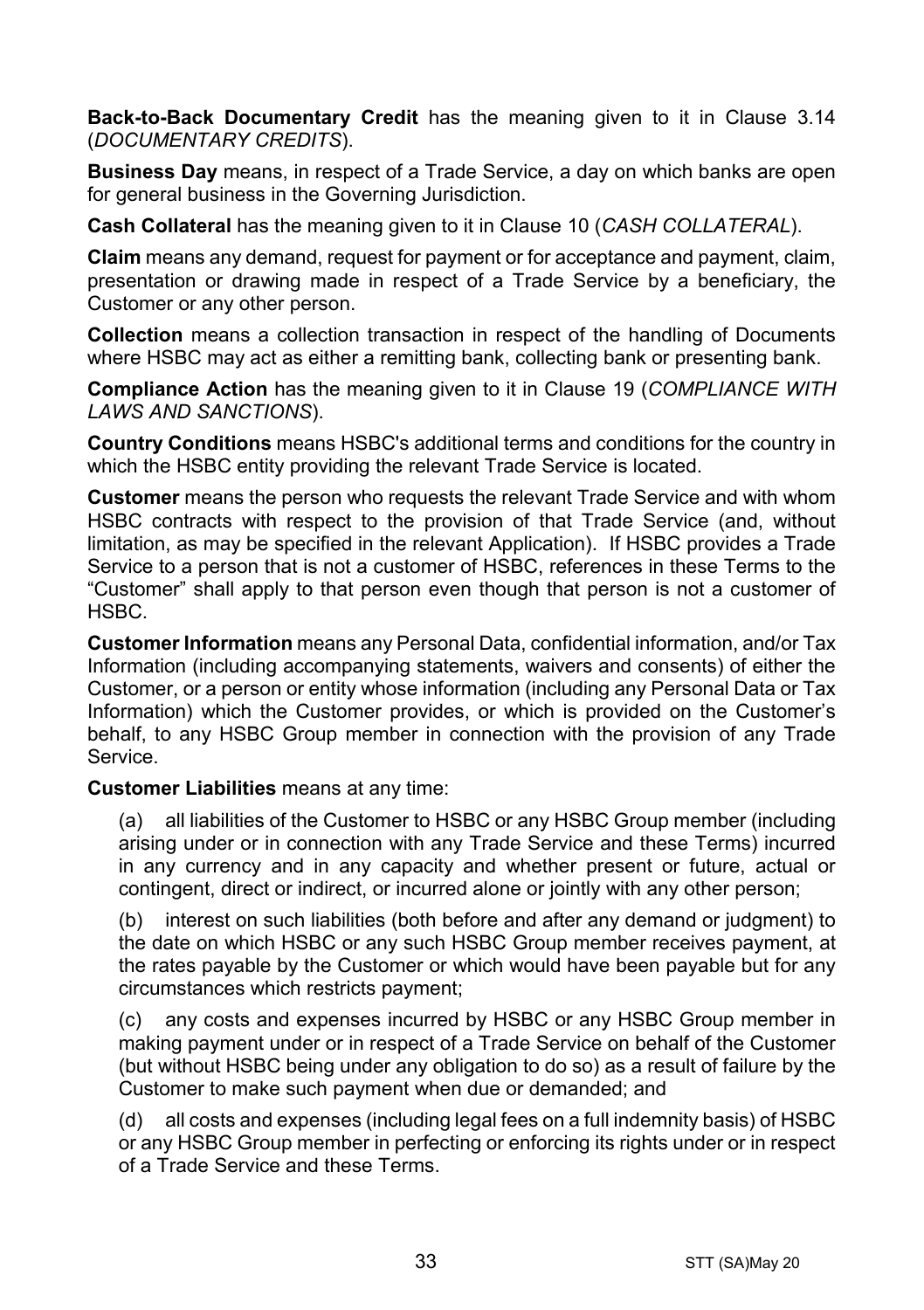**Documentary Credit** means a documentary credit or letter of credit or any commitment to issue a documentary credit or letter of credit (including any extension. renewal or amendment of the same).

**Documents** means any drafts, bills of exchange, promissory notes, cheques, documents of title, certificates, invoices, statements, transport documents, insurance policies, warehouse warrants, warehouse receipts or any other similar instruments relating to a Trade Transaction in respect of which HSBC has provided Trade Service(s) to the Customer.

**Electronic Means** has the meaning given to it in Clause 20 (*INSTRUCTIONS*).

**Exchange Rate** means HSBC's spot rate of exchange (or if HSBC does not have an available spot rate of exchange for the relevant currency, any other publicly available spot rate of exchange selected by HSBC) for the purchase of the required currency in the relevant foreign exchange market at the relevant time using the currency in which the relevant payment was paid (where any such spot rate of exchange shall be selected by HSBC acting reasonably in the circumstances).

**External Provider** means a person (other than HSBC) that makes any Platform available to HSBC and/or the Customer.

**External Terms and Conditions** means any agreement which is entered into between an External Provider and either HSBC or the Customer setting out the terms and conditions applicable to HSBC's or the Customer's use of a Platform.

**Facility Agreement** means a letter or agreement between the Customer and HSBC pursuant to which HSBC agrees to provide to the Customer a facility in respect of Trade Services.

**Finance** means discounting, negotiating, purchasing, prepaying, early paying or endorsing a Document (whether or not drawn under a Documentary Credit or Collection) or Documentary Credit and **Financed** and **Finances** shall be construed accordingly. For the avoidance of doubt, **Finance** does not include a Trade Finance Loan.

**Goods** means the goods or products which are the subject of a Trade Transaction in respect of which HSBC has provided Trade Service(s) to the Customer.

**Governing Jurisdiction** means the jurisdiction in which the relevant HSBC entity providing the Trade Service is located or such other jurisdiction agreed in writing between the Customer and HSBC or specified in the relevant Country Conditions.

**HSBC** means the HSBC Group member (or, if applicable, the branch of such HSBC Group member) providing the relevant Trade Service, and its successors and assigns and, where the context permits, includes any person appointed by HSBC under Clause 23.1(a) (*DISCLOSURE, CONFIDENTIALITY AND PRIVACY*).

**HSBC Group** means HSBC Holdings plc and its subsidiaries and affiliates from time to time.

**ICC** means the International Chamber of Commerce.

**Increased Costs** means a reduction in the rate of return from a Trade Service or on HSBC's overall capital, an additional or increased cost or a reduction of any amount due and payable under these Terms or in respect of a Trade Service, which is incurred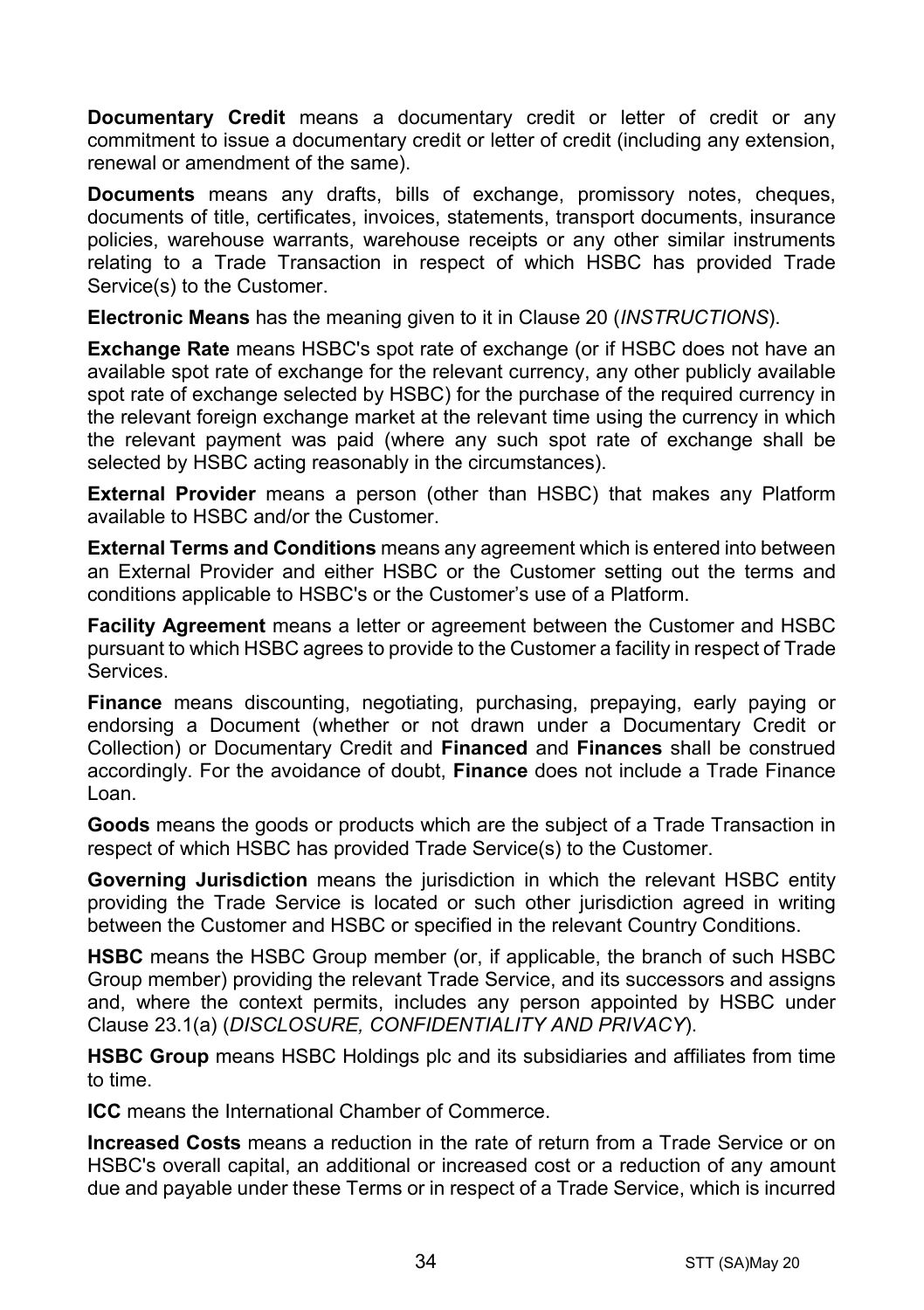or suffered by HSBC to the extent that it is attributable to HSBC performing its obligations under these Terms or a Trade Service.

**Indemnified Party** has the meaning given to it in Clause 9 (*REIMBURSEMENT AND INDEMNITY*).

**Instruction** has the meaning given to it in Clause 20 (*INSTRUCTIONS*).

**Instrument** means any SBLC, demand guarantee (including an avalisation, coacceptance or acceptance of a Document), bond, counter-guarantee, counter-SBLC, or similar independent payment obligation (including any extension, renewal or amendment of the same).

**Losses** has the meaning given to it in Clause 9 (*REIMBURSEMENT AND INDEMNITY*).

**Master Documentary Credit** has the meaning given to it in Clause 3.14 (*DOCUMENTARY CREDITS*).

**Personal Data** means any information relating to an individual from which such individual can be identified, including sensitive personal data, name(s), residential address(es), contact information, age, date of birth, place of birth, nationality, citizenship, personal and marital status.

**Platform** means any electronic platform (a) used by HSBC, the Customer or any other person for giving or receiving any Instruction, Claim or other communication in relation to any Trade Service, and/or (b) used by HSBC or any other person for issuing or providing any Trade Service, and shall include HSBCnet.

**Recourse Event** means in respect of a Trade Service:

(a) any misrepresentation, alleged or actual fraud, illegality or unauthorised act of the Customer and/or any other party to the Trade Transaction;

(b) any alleged or actual invalidity, non-compliance or unenforceability of the Documentary Credit, SBLC, Document(s) or Trade Transaction (as applicable); or

(c) any injunction, court order, law, regulation or Sanctions which restrict any payment (whether to or from HSBC and/or not subsequently discharged).

**SBDC** means a standby documentary credit.

**SBLC** means a standby letter of credit (which includes an SBDC).

**Sanction** has the meaning given to it in Clause 19 (*COMPLIANCE WITH LAWS AND SANCTIONS*).

**Security Agreement** means any document creating security or quasi-security over any of the Customer's rights and/or assets in support of any obligations which the Customer may have to any HSBC Group member from time to time.

**Tariff Book** means, if applicable in the relevant jurisdiction, HSBC's tariff book setting out HSBC's fees, commissions, interest rates and other rates for Trade Services as is available upon request by the Customer and/or can be accessed online.

**Tax** includes goods and services tax, value added tax, sales tax, stamp duty or any tax, levy, impost, deduction, charge, rate, duty, compulsory loan or withholding which is levied or imposed by a government agency, and any related interest, penalty,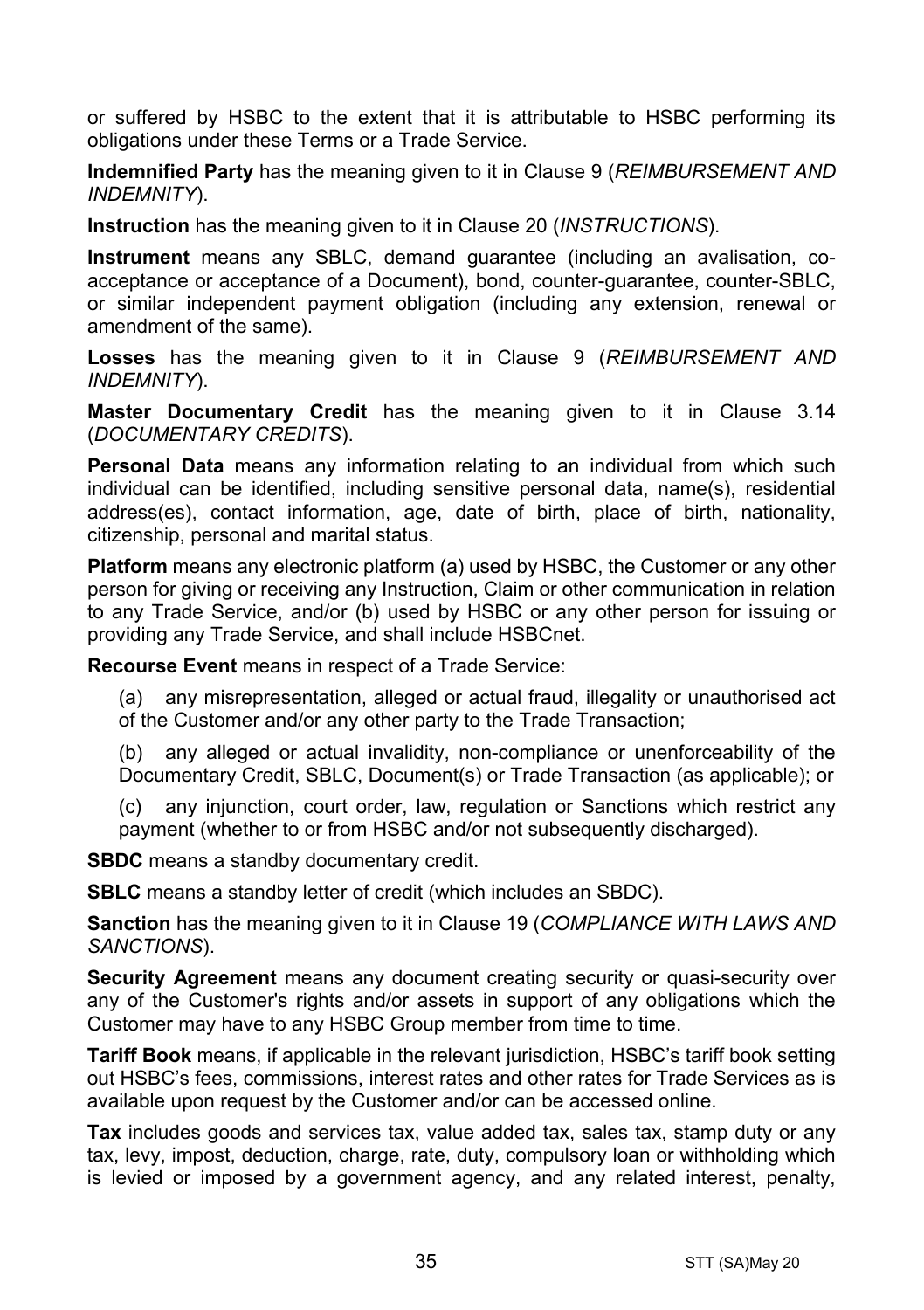charge, fee or other amount (but does not include tax on the overall net income of HSBC).

**Tax Information** means any documentation or information (and accompanying statements, waivers and consents) relating, directly or indirectly, to the Customer's tax status and the tax status of any owner, "controlling person", "substantial owner" or beneficial owner of the Customer.

**Trade Finance Loan** means a loan, advance, credit or other financial accommodation provided by HSBC to the Customer in respect of a Trade Transaction.

#### **Trade Service** includes:

(a) the issue of a Documentary Credit and instructing any advising bank, nominated bank or confirming bank in relation to such Documentary Credit;

(b) acting as the advising bank, nominated bank or confirming bank (on a disclosed or undisclosed basis) in relation to a Documentary Credit;

(c) the issue of an Instrument and/or instructing any correspondent bank in relation to, and issuing an counter-guarantee, counter-SBLC or indemnity in respect of, an Instrument;

(d) acting as the advising bank, confirming bank or correspondent bank in relation to an Instrument;

- (e) the handling of a Documentary Credit, Instrument or Document;
- (f) Collections;
- (g) the provision of any Finance;
- (h) the provision of a Trade Finance Loan;

(i) the issue of a letter of indemnity or shipping guarantee and/or the signing, endorsement or release of any Transport Document;

- (j) the release of Documents;
- (k) any other service or product relating to a Trade Transaction provided,

by HSBC to, at the request of, or in respect of the Customer.

**Trade Transaction** means a transaction involving the sale or purchase by the Customer of goods or services from/to a third party, and includes any contract(s) on which such transaction may be based.

**Transport Documents** has the meaning given to it in Clause 8 (*APPLICATIONS FOR RELEASE OF GOODS, SHIPPING GUARANTEES AND LETTERS OF INDEMNITY*).

**USD** means the lawful currency of the United States of America.

26.2 Unless contrary indication appears, any reference in these Terms to:

(a) an Application or Trade Service (and any reference in an Application to a Trade Service) includes (where applicable) the contract created between the Customer and HSBC by HSBC accepting that Application by providing or undertaking that Trade Service;

(b) the **Customer**, **HSBC** or any other person shall be construed so as to include its successors in title, permitted assigns and permitted transferees to, or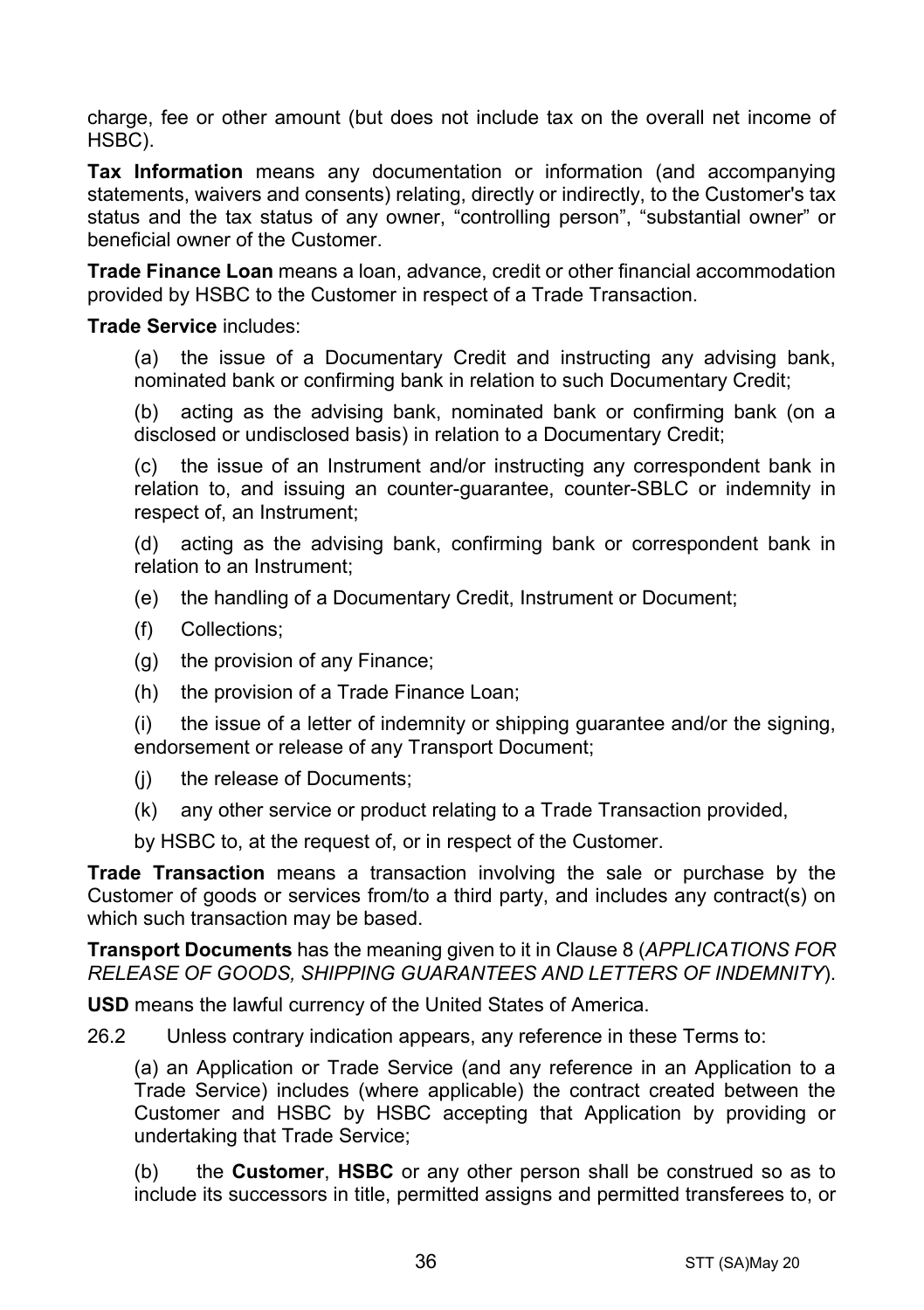of, its rights and/or obligations under these Terms, an Application, a Facility Agreement or Country Conditions;

(c) **include** or **including** means include or including "without limitation";

(d) HSBC making a determination or decision or undertaking an action means that HSBC is making or undertaking, and is permitted to make or undertake, such determination, decision or action in its sole discretion or opinion without reference to, or consent from, the Customer or any other person;

(e) an authorisation or confirmation by, or instruction from, the Customer means that such authorisation, confirmation or instruction is irrevocable unless waived by HSBC;

(f) a **person** includes any individual, firm, company, corporation, government, state or agency of a state or any association, trust, joint venture, consortium, partnership or other entity (whether or not having separate legal personality);

(g) a **regulation** includes any regulation, rule, official directive, request or guideline (whether or not having the force of law) of any governmental, intergovernmental or supranational body, agency, department or of any regulatory, self-regulatory or other authority or organisation;

(h) these **Terms** include the Country Conditions;

(i) these **Terms** or any other agreement or instrument is a reference to these Terms or, as the case may be, other agreement or instrument as amended, supplemented, novated and/or replaced from time to time;

(j) the singular shall include the plural and vice versa; and

(k) section and clause headings are for ease of reference only.

In addition to these Terms being incorporated into each Application, these Terms may also be incorporated by HSBC into a Facility Agreement or any other document or agreement.